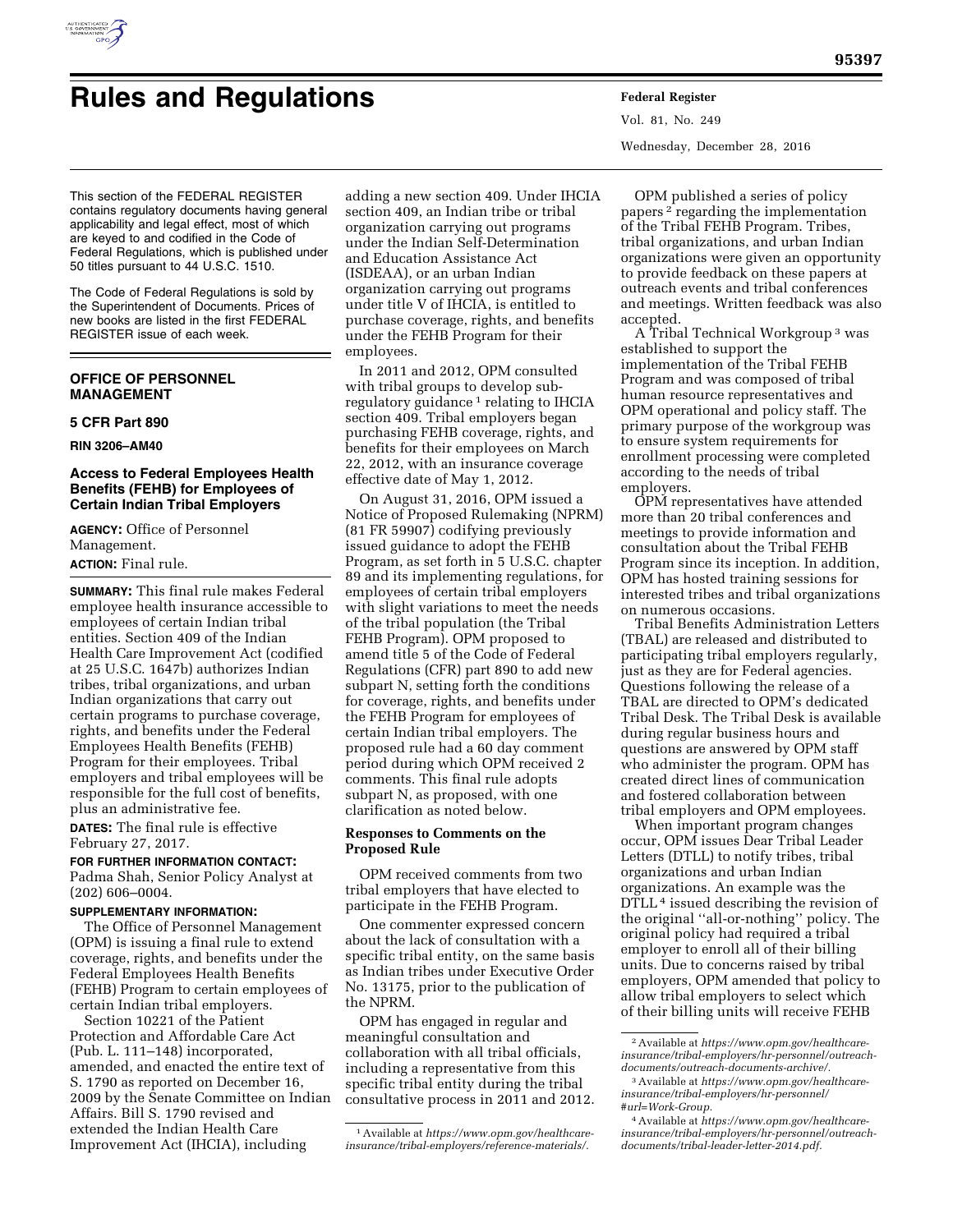and which will not. As a result, interest in FEHB enrollment has increased.

OPM views its ongoing engagement with tribal employers, participating in the FEHB Program, as a form of consultation. OPM also considers the public comment period for the NPRM as an important consultation period. Upon publication of the NPRM, OPM sent an email message to all Tribal Benefits Officers alerting them of the publication of the proposed rule and the process for submitting formal comments. A DTLL will also be issued in tandem with the publication of this final rule. OPM will continue to provide assistance to tribal employers even after the final rule is in effect.

OPM also believes that steady enrollment increases in the Tribal FEHB Program, with an average of about 25 percent per year since the first year, is another indicator suggesting that tribal employers and employees are satisfied with current policies, now codified in this final rule.

A second commenter was generally pleased with the proposed rule, but made two recommendations. First, the commenter recommended that OPM reconsider the limitation at § 890.1407(a) prohibiting tribal employers from accessing FEHB if the tribal employer contributes toward an alternative employer-sponsored health insurance plan (*e.g.,* tribal self-insured coverage) for tribal employees within the billing unit(s) for which the employer seeks to purchase coverage, with the exception of a collectively bargained alternative plan. The commenter noted that, in certain instances, there may be limitations in FEHB plans related to network adequacy, cultural competency, contracting issues, or other health reasons. In order to keep tribal employees' plan options and participation rules aligned with those of Federal employees and maintain the stability of the FEHB risk pool, we decline to adopt the commenter's first recommendation.

A second recommendation by the commenter was a suggestion that OPM waive FEHB co-payments for tribal employees when they are served by health programs operated by the Indian Health Service (IHS), Indian tribes, tribal organizations, and urban Indian organizations (as those terms are defined in § 1603 of the IHCIA). The commenter also requested OPM require FEHB plans pay the cost of co-payments if a tribal employee is furnished an item or service directly by the IHS, an Indian tribe, tribal organization, or urban Indian organization. To support its recommendations, the commenter

references § 1402(d) of the Patient Protection and Affordable Care Act. However, this provision relates to individual coverage in the health insurance exchanges and not employersponsored insurance such as FEHB. Therefore, the regulatory text has not been changed.

#### **Changes From the Proposed Rule**

OPM is clarifying that different portions of a tribal employer's payment are credited in different ways. One portion of a tribal employer's payment consists of the premium payment, *i.e.,*  the sum of the tribal employer's share of premium plus the tribal employees' share of premium due for the enrollment, in the aggregate, of the tribal employer's tribal employees. A second portion of the tribal employer's payment consists of the administrative fee. OPM clarifies that only the premium payment is deposited to the Employees Health Benefits Fund. Accordingly, OPM has revised §§ 890.1403, 890.1410(f), and 890.1413(d) and (e).

OPM is also revising § 890.1407 to express existing policy more clearly: A tribal employer may neither contribute towards, nor offer, an alternative employer-sponsored health insurance plan for tribal employees within the billing unit(s) for which the employer seeks to purchase FEHB coverage, with the exception of a collectively bargained alternative plan.

OPM is also making a technical correction to § 890.1404 by moving language appearing previously in subparagraph (e)(2) to new paragraph (f).

Finally, OPM is correcting a typographical error at § 890.1411(c) by changing the term ''following'' to ''follows.''

## **Provisions of the Final Rule**

This final rule establishes how FEHB enrollment under the Tribal FEHB Program will be administered, including eligibility, tribal employer and tribal employee contribution to premiums, the process by which tribal employers will access the program, the process by which tribal employees will elect coverage, and circumstances for termination and cancellation of enrollment. Where practicable, this regulation provides for the administration of benefits by and for tribal employers and tribal employees in the same manner as these benefits are administered by and for Federal agencies and Federal employees. There may be some instances for which there is no established procedure in place for the Federal Government, such as the procedure and timeline by which tribal

employers certify entitlement to purchase FEHB. When there are no established procedures in place, OPM has established a procedure.

#### *Definitions*

Section 890.1402 defines several terms used in the new subpart N of part 890. This section also includes a series of deemed references. Defining these terms and identifying deemed references are necessary to make clear how OPM will modify and apply existing regulations to govern tribal employers' purchase of FEHB for tribal employees.

This final rule refers to tribes, tribal organizations, and urban Indian organizations that are entitled to access insurance under IHCIA section 409 as ''tribal employers.'' Moreover, because the term ''employee'' as used in 5 U.S.C. chapter 89 is a statutorily defined term, OPM refers to a tribal employer's employees who are eligible to enroll in FEHB as "tribal employees."<sup>5</sup>

The new subpart N refers to and incorporates many other subparts of part 890 that govern how the FEHB Program functions. The deemed references make it clear that references to statutory terms such as ''employee'' and other terms used throughout part 890 will be deemed references to ''tribal employee'' and other terms, as appropriate, in context, to govern tribal employers' purchase of FEHB for its tribal employees.

## *Scope of Entitlement for Tribal Employers*

Entitlement to offer FEHB coverage, rights, and benefits will be available to any tribe, tribal organization, or urban Indian organization carrying out at least one of the programs under the ISDEAA or title V of the IHCIA as specified in section 409 of the IHCIA. The terms "tribe," "tribal organization," and ''urban Indian organization'' are defined in the IHCIA. Those definitions, set forth below, are incorporated by reference in the regulatory text at

<sup>5</sup>The Department of Labor has advised that a tribal employer entitled under IHCIA section 409 to purchase coverage, rights, and benefits under the FEHB Program for its employees does not ''establish or maintain'' an employee welfare benefit plan subject to title I of the Employee Retirement Income Security Act (ERISA) as a result of such a purchase in a manner consistent with the FEHB statute and this final rule. The Department of Labor has also advised that the enrollment of tribal employees in FEHB coverage pursuant to such a purchase does not affect the status of the FEHB as a governmental plan for purposes of the exemption from Title I of ERISA at  $29$  U.S.C. 1003(b)(1). In addition, the Department of the Treasury and the Internal Revenue Service have advised that such enrollment of tribal employees in FEHB coverage does not affect the status of the FEHB as a governmental plan within the meaning of 26 U.S.C. 9832(d)(2).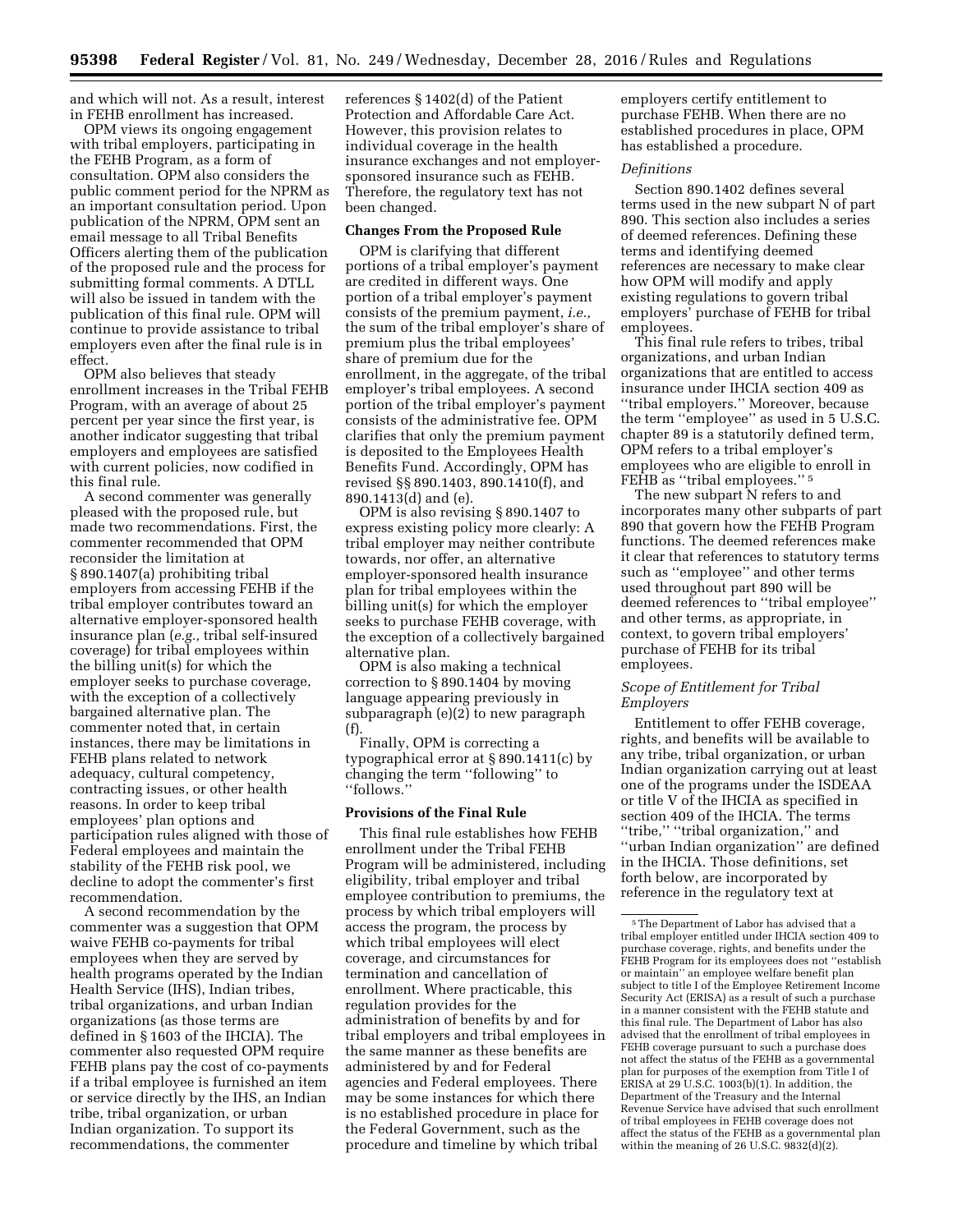§ 890.1402, which defines the term ''tribal employer.'' The term ''tribal employer'' is used to refer to any of these entities that fulfill the requirements to be entitled to purchase FEHB for its employees.

A *tribe* is any Indian tribe, band, nation, or other organized group or community, including any Alaska Native village or group or regional or village corporation as defined in or established pursuant to the Alaska Native Claims Settlement Act (85 Stat. 688) [43 U.S.C.A. 1601 *et seq.*], which is recognized as eligible for the special programs and services provided by the United States to Indians because of their status as Indians. 25 U.S.C. 1603(14).

A *tribal organization* is the recognized governing body of any Indian tribe; any legally established organization of Indians which is controlled, sanctioned, or chartered by such governing body or which is democratically elected by the adult members of the Indian community to be served by such organization and which includes the maximum participation of Indians in all phases of its activities: That in any case in which a contract is let or grant made to an organization to perform services benefiting more than one Indian tribe, the approval of each such Indian tribe shall be a prerequisite to the letting or making of such contract or grant. 25 U.S.C. 1603(26), incorporating by reference 25 U.S.C. 450b(l) (definition of ''tribal organization'').

An *urban Indian organization* is a non-profit corporate body situated in an urban center, governed by an urban Indian controlled board of directors, and providing for the maximum participation of all interested Indian groups and individuals, which body is capable of legally cooperating with other public and private entities for the purpose of performing the activities described in section 1653(a) of this title. 25 U.S.C. 1603(29).

For purposes of this regulation, tribes and tribal organizations carrying out at least one program under the ISDEAA, and urban Indian organizations carrying out at least one program under title V of the IHCIA, are entitled to purchase FEHB for their employees. If the tribal employer ceases to carry out one of these programs, entitlement to purchase FEHB ceases at the end of the calendar year in which the tribal employer ceased to carry out one of those programs.

If OPM determines that a tribal employer is not entitled to purchase FEHB, the tribal employer may appeal that decision to OPM. OPM retains sole authority for deciding entitlement.

## *Eligible Tribal Employees*

OPM has defined the term ''tribal employee'' in § 890.1402 broadly to mean a common law employee of a tribal employer. This section incorporates the regulatory standard under the Federal employment tax regulations (which, for this purpose, includes Federal Insurance Contributions Act tax and Federal income tax withholding) that generally provide that an individual is a common law employee if the tribal employer has the right to control and direct the individual who performs the services, not only as to the result to be accomplished by the work but also as to the details and means by which that result is accomplished. This determination is based on all the facts and circumstances. The section then indicates that this determination is to be guided by a list of 20 factors 6 developed by the Internal Revenue Service (IRS), or any future guidance the IRS releases related to the common law employee relationship for Federal employment tax purposes. Because OPM expects tribal employers to treat tribal employees consistently for purposes of Federal employment taxation and access to Federal insurance, the tribal employer's determination of common law employee status for purposes of eligibility for FEHB must be consistent with any determination of common law employee status made by the tribal employer for Federal employment tax purposes.

OPM recognizes that there may be cases in which a tribal employer has determined that a worker is not a common law employee for purposes of establishing a Federal employment tax obligation, and the tribal employer meets all the requirements for relief from Federal employment taxes under § 530 of the Revenue Act of 1978 with respect to such worker. Under these circumstances, as long as the tribal employer continues to meet the requirements for such relief, OPM will defer to the tribal employer's reasonable determination that its worker is not a common law employee for purposes of eligibility to enroll in FEHB.

OPM recognizes that there may be very limited cases in which a tribal employer has determined that a worker is a common law employee but has also determined that no Federal employment taxes are due with respect to the worker. Under these circumstances, OPM will

defer to the tribal employer's reasonable determination that the worker is a common law employee for purposes of eligibility to enroll in FEHB.

Each tribal employer entitled to access Federal insurance will be able to offer FEHB coverage, rights, and benefits to all of its tribal employees, not just those carrying out functions under the ISDEAA or IHCIA title V programs. OPM has determined that tribal employees (who, by definition, are common law employees) engaged in governmental or commercial operations, such as casino or hospitality operations, will be eligible to enroll in FEHB if it is purchased by their tribal employer. As discussed below, individuals who retire from employment with a tribal employer lose their status as tribal employees upon retirement and their enrollment will terminate.

A tribal employer carrying out programs under the ISDEAA or title V of the IHCIA may purchase FEHB for employees of one or more billing units carrying out programs or activities under their contract. Once a tribal employer has enrolled at least one billing unit carrying out programs or activities under ISDEAA or IHCIA, the tribal employer may enroll one or more billing units that are not carrying out programs or activities under ISDEAA or IHCIA. Section 890.1405 establishes that all eligible full-time and part-time tribal employees of each participating billing unit of a tribal employer must be offered the opportunity to enroll in FEHB. Intermittent, seasonal, and temporary tribal employees will be treated similarly to intermittent, seasonal and temporary Federal employees. However, under § 890.102(k), the tribal employer may choose not to extend coverage to certain intermittent, seasonal, and temporary employees if written notification is provided to the Director of OPM.

Tribal employers may not segment tribal employee populations by offering a different set of health benefits to different groups of tribal employees within a single billing unit. An exception to this rule is if tribal employees within a billing unit are offered alternative coverage as part of a collective bargaining agreement.

## *Coverage of Family Members*

As described in § 890.1405(e), family members of tribal employees will be eligible for coverage in FEHB under substantially the same terms as family members of Federal employees. One exception is that former spouses of tribal employees may not enroll in FEHB under the Civil Service Retirement Spouse Equity Act. This is

<sup>6</sup>See Rev. Rul. 87–41, 1987–1 C.B. 296 and reference in Joint Committee on Taxation report JCX–26–07 ''*Present Law and Background Relating to Worker Classification for Federal Tax Purposes,*'' dated May 7, 2007 *[http://www.irs.gov/pub/irs-utl/x-](http://www.irs.gov/pub/irs-utl/x-26-07.pdf)[26-07.pdf.](http://www.irs.gov/pub/irs-utl/x-26-07.pdf)*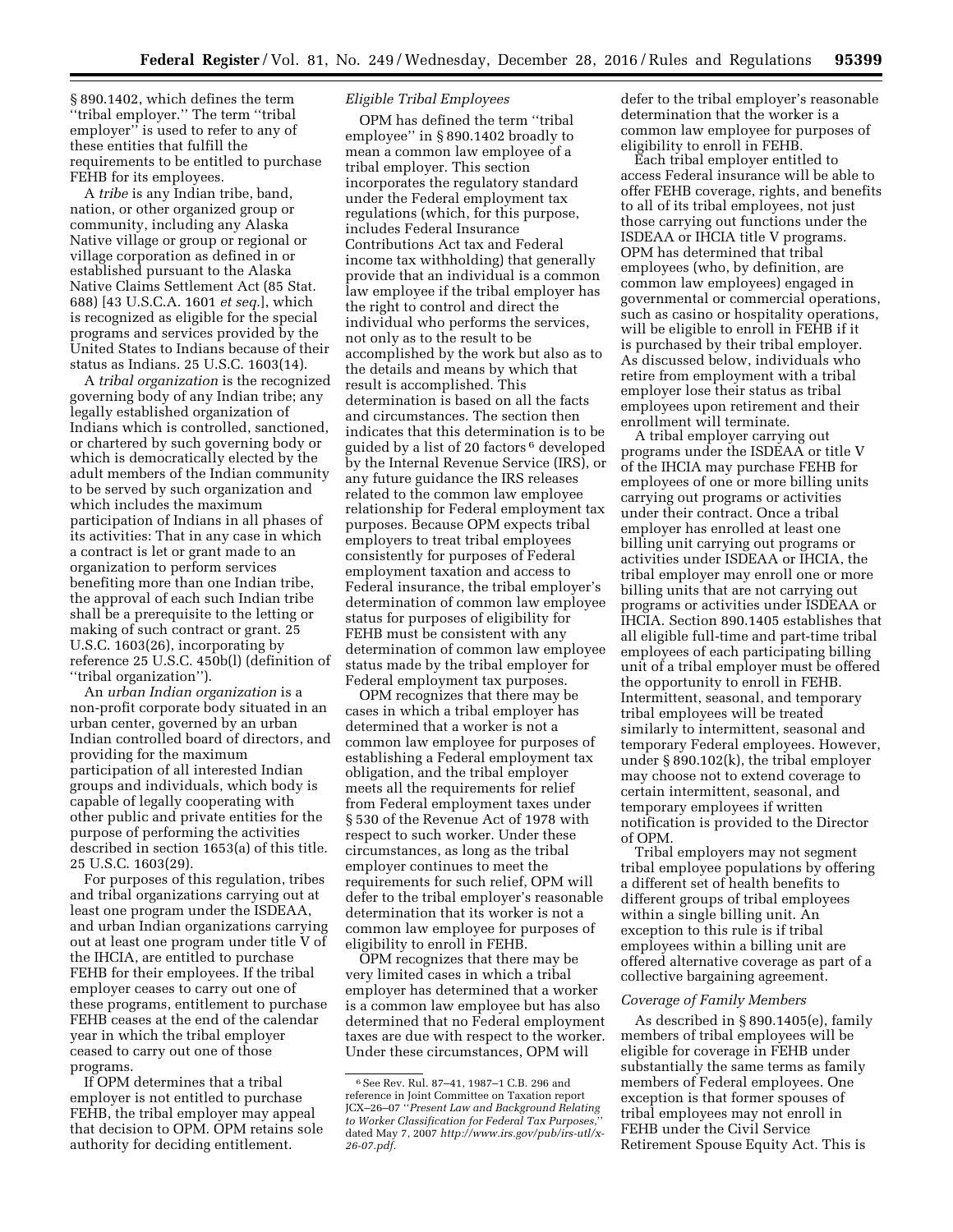because Spouse Equity coverage is linked to the former spouse's entitlement to a portion of a Federal employee's annuity. Another exception is that if the tribal employee dies while employed, a surviving spouse cannot continue FEHB enrollment or enroll in his or her own right, unless the surviving spouse is also FEHB-eligible through his or her employment. This is because continuing FEHB eligibility for surviving spouses of Federal employees is linked to a survivor annuity.

Section 890.1406 states that correction of enrollment errors will take place according to the same terms as for Federal employees. Requirements for tribal employees' appeals of eligibility and enrollment decisions are described in § 890.1415.

## *Tribal Employer and Tribal Employee Contributions and Administrative Fee*

Section 890.1403 explains that a tribal employer is entitled to purchase FEHB if premium payments are currently deposited in the Employees Health Benefits Fund, as required by the authorizing statute, and if it timely pays administrative fees. This section provides that a premium payment will be considered ''currently deposited'' if it is received by the Employees Health Benefits Fund before, during, or within fourteen days after the end of the calendar month covered by the premium payment. Likewise, an administrative fee will be considered ''timely paid'' if it is received before, during, or within fourteen days after the end of the calendar month covered by the administrative fee.

Section 890.1413 describes how payments will work for tribal employers participating in FEHB. Tribal employer and tribal employee contributions for FEHB will be handled similarly for tribal employees as for Federal employees, with the tribal employer responsible for contributing a share of premium that is at least equivalent to the share of premium that the Federal Government contributes for Federal employees. The percentage contribution requirements are described in 5 U.S.C. 8906. The FEHB contributions for parttime tribal employees working between 16 and 32 hours per week may be prorated in accordance with the terms applicable to part-time Federal employees. FEHB enrollment for tribal employees on unpaid leave may be continued in a manner similar to Federal employees on unpaid leave under § 890.502(b), as long as the full premium is paid.

The tribal employer's FEHB contribution percentage must equal or exceed the contribution that the Federal

Government would make each month for a Federal employee for the same plan. Tribal employers may elect to pay a greater tribal employer contribution, but may not pay a lesser amount than the Federal Government contribution for each plan. There is no cap on the percentage of premium that a tribal employer may contribute. The tribal employer may vary the contribution by type of enrollment (self only, self plus one, self and family) but must treat tribal employees in a uniform manner. As an example, a tribal employer could contribute 100 percent for all tribal employees in self only or self plus one enrollments and 90 percent for all tribal employees in self and family enrollments. Tribal employers may not vary the tribal employer contribution in order to encourage or discourage enrollment in any particular plan or plan option. Tribal employers may choose to vary the contribution amounts for each billing unit, provided each billing unit meets the requirements set forth above.

In addition, the tribal employer is required to pay an administrative fee, in an amount set by OPM each year, for each tribal employee's enrollment on a monthly basis. This fee covers the costs of a paymaster to perform the collection and remittance functions that is performed for Federal employees by Federal payroll offices. The paymaster is the entity designated by OPM as responsible for receiving FEHB premiums from the tribal employer, forwarding premiums to the Employees Health Benefits Fund, and maintaining enrollment records for all participating tribal employers. Tribal employers may not charge this fee to tribal employees. The total aggregate amount for tribal employees' and tribal employer's share of the premium, and the administrative fee must be available for receipt by the paymaster on an agreed upon date set in the agreement with the tribal employer.

### *Tribal Employers' Entitlement and Election to Purchase FEHB*

Section 890.1404 establishes a process by which tribal employers may demonstrate entitlement and elect to purchase FEHB for their tribal employees. The tribal employer must notify OPM by email or telephone of the intention to purchase FEHB. Through an agreement described in § 890.1404(b), OPM will confirm the following:

(1) The tribal employer's contact information;

(2) The date that FEHB coverage will begin;

(3) The approximate number of tribal employees eligible to enroll;

(4) The tribal employer's agreement not to make available to FEHB-eligible tribal employees alternate tribal employer-sponsored health insurance coverage concurrent with FEHB;

(5) The tribal employer is entitled to participate in FEHB by carrying out at least one program under ISDEAA or title V of IHCIA;

(6) The tribal employer's acknowledgement that participation in FEHB makes the tribal employer subject to Federal Government audit with respect to such participation and to OPM authority to direct the administration of the program;

(7) The tribal employer's agreement to establish or identify an independent dispute resolution panel to adjudicate appeals of determinations made by a tribal employer regarding an individual's status as a tribal employee;

(8) The tribal employer's agreement to supply necessary enrollment information, payment of the tribal employer and tribal employee share of premium and payment of an administrative fee to the paymaster;

(9) The tribal employer's agreement to notify OPM in the event that the tribal employer is no longer carrying out at least one program under the ISDEAA or title V of IHCIA; and

(10) The tribal employer's agreement to abide by other terms and conditions of participation.

Section 890.1404(c) allows a tribal employer to elect to purchase FEHB at any time. The election to purchase FEHB will commit the tribal employer to purchase FEHB at least through the remainder of the calendar year in which the election is made. Elections will be automatically renewable year to year unless revoked by the tribal employer or terminated by OPM. Section 890.1404(d) allows a tribal employer to revoke its election to purchase FEHB with 60 days' notice to OPM. If a tribal employer revokes an election to purchase FEHB, that tribal employer may only re-elect to purchase FEHB during the first annual open enrollment season that occurs at least twelve months after the election is revoked. If the tribal employer revokes an election to participate a second time, the tribal employer may only re-elect to purchase FEHB during the first open season that falls at least twenty-four months after the second revocation. Section 890.1404(e) states that OPM maintains final authority to determine entitlement of a tribal employer to purchase FEHB. Section 890.1404(f) states that if a tribe, tribal organization or urban Indian organization believes it has been improperly denied the entitlement to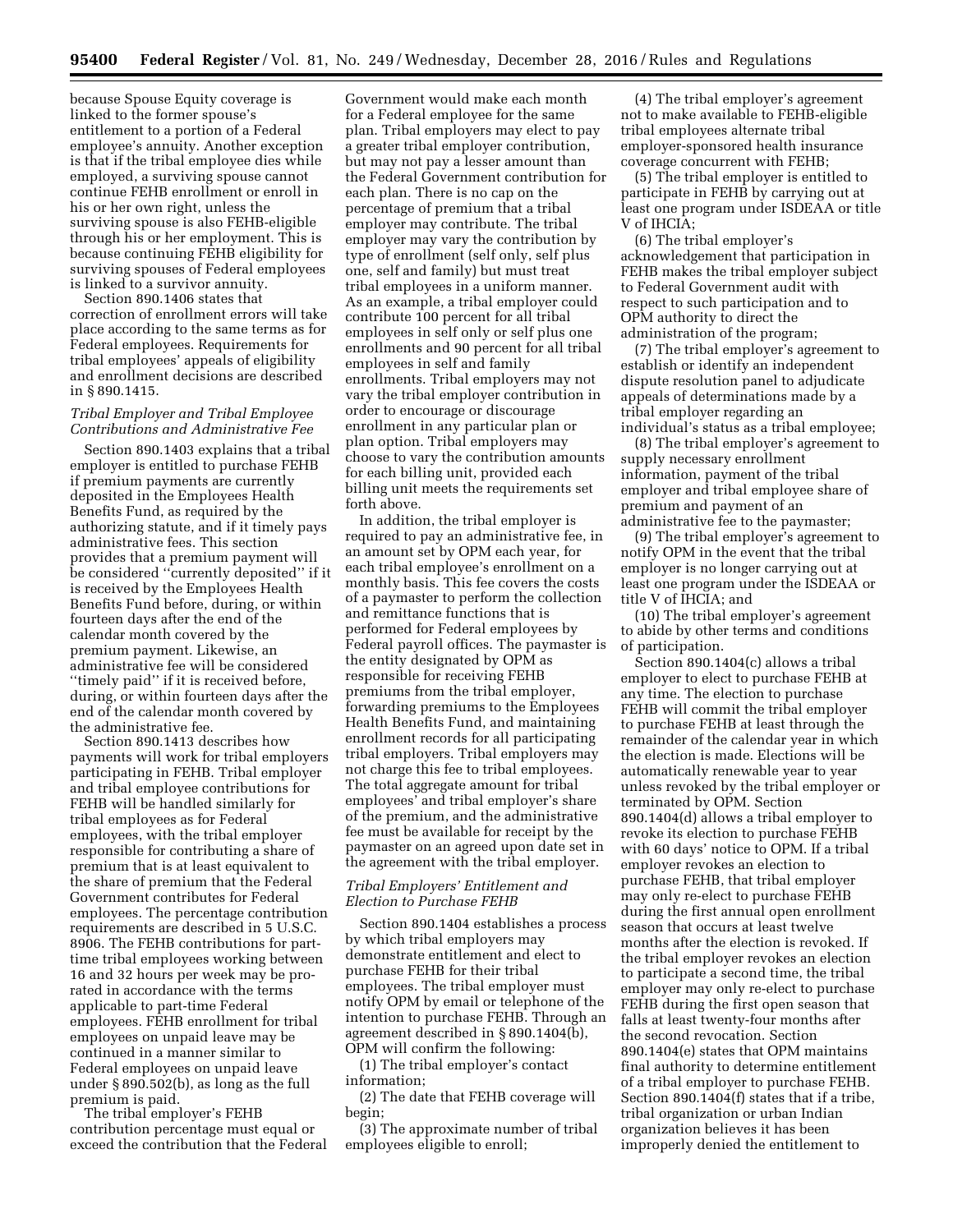purchase FEHB, it may appeal the denial to OPM.

A tribal employer that begins to carry out a program under ISDEAA or title V of IHCIA after this rule is effective may notify OPM of its intention to purchase benefits after the entitlement is established. Section 890.1407 states that a tribal employer electing to purchase FEHB for its employees may not concurrently make contributions toward, or offer, an alternative employer-sponsored health insurance plan for tribal employees within the billing unit(s) for which the employer seeks to purchase FEHB coverage, with the exception of a collectively bargained alternative plan. A stand-alone dental, vision, or disability plan is not considered alternative health insurance. A tribal employee may have other comprehensive health care insurance coverage, as long as it is not provided by or purchased through the tribal employer.

#### *Interaction With Other FEHB Coverage*

Section 890.1405(f) establishes that eligibility to enroll in FEHB does not cause any tribal employee to be identified or characterized as a Federal employee, nor does it convey any additional rights or privileges of Federal employment. There may be circumstances in which a tribal employee is also an FEHB-eligible Federal employee. In such a case, the tribal employee may participate in FEHB through either employer. A tribal employee who is also a Federal employee cannot enroll in FEHB through both employers. FEHB enrollments may be transferred between Federal employing offices and tribal employers in a similar manner as transfer of enrollments between Federal agencies.

## *Initial Tribal Employee Enrollment Period, Open Season, and QLEs*

Section 890.1405 describes tribal employee eligibility for enrollment in FEHB. Tribal employees will be able to enroll in FEHB after an agreement between the tribal employer and OPM is signed. The effective date of coverage will be decided by the tribal employer and OPM. A third party paymaster will handle payroll functions including remitting tribal employer and tribal employee contributions to FEHB premiums.

The enrollment process for tribal employees into FEHB is described in § 890.1407. Tribal employers must establish an initial enrollment opportunity for tribal employees. After that initial enrollment opportunity, for plan years during which a tribal

employer's election to offer FEHB is in place, the FEHB enrollment period for tribal employees will be the same as for Federal employees—up to 60 days after becoming a new tribal employee or changing to an eligible position, during the annual open season, or 31 days before and up to 60 days after experiencing a qualifying life event. The effective date of enrollment for tribal employees will be the same as for Federal employees under parts 890 or 892, depending on premium conversion status. Upon enrollment in the FEHB Program, tribal employees will choose among the same nationwide and local FEHB plans that are available to Federal employees.

Section 890.1408 describes the circumstances under which a tribal employee may change enrollment type, plan, or option. These changes are allowed and will take effect under the same circumstances as for Federal employees. Changes may be restricted if the tribal employer has a premium conversion plan in effect (pre-tax treatment of premiums) and the tribal employee has elected premium conversion.

## *Cancellation of Coverage, Decreases in Enrollment*

Section 890.1409 establishes that a tribal employee may cancel his or her FEHB coverage or decrease his or her enrollment only under the same circumstances as a Federal employee. If the tribal employee has elected premium conversion, this cancellation or change is restricted.

#### *Termination of Enrollment*

Section 890.1410 establishes that FEHB enrollment will terminate when employment with the tribal employer ends due to resignation, dismissal, or retirement, or when the tribal employer discontinues its purchase of FEHB. Termination of enrollment does not refer to a voluntary cancellation by the tribal employee during a period of continued employment. Upon termination of enrollment, the tribal employee will receive a 31-day temporary extension of coverage without premium contribution from the tribal employee or tribal employer and will have an opportunity to convert to an individual policy. Tribal employees whose FEHB enrollment terminates due to separation from tribal employment (unless the separation is for gross misconduct) are also eligible for temporary continuation of FEHB coverage (TCC), described at 5 U.S.C. 8905a and 5 CFR part 890, subpart K.

If an FEHB enrollment is terminated due to the death of the tribal employee,

the tribal employee's spouse and covered children are entitled to a 31-day temporary extension of coverage and opportunity to convert to an individual policy. Covered children, if any, may elect TCC and may cover the tribal employee's surviving spouse as a member of family.

## *Termination Due to Non-Payment of Premiums*

Section 890.1410(f) establishes that insufficient payment from the tribal employer to the paymaster can result in termination of enrollment for all of the tribal employer's tribal employees affected by the paymaster's failure to obtain current deposit. In such a case, FEHB enrollment for all affected tribal employees will be terminated according to a process determined by OPM. The FEHB enrollment of all tribal employees affected by the paymaster's failure to obtain current deposit will be terminated effective as of midnight on the last day of the month for which premium payment was received. These tribal employees will be entitled to a 31 day temporary extension of coverage without additional premium contribution and the opportunity to convert to an individual policy. In the event that a tribal employer elects to purchase FEHB and does not pay premiums for the first month in which payment is due, no 31-day temporary extension of coverage or opportunity to convert to an individual policy will be provided. Termination of enrollment due to non-payment of premiums in either case will not result in an opportunity to enroll in TCC since current tribal employees do not meet the conditions for TCC enrollment. Tribal employers will have full responsibility for communicating notice of termination of enrollment, and accompanying rights and obligations, to their tribal employees. Any outstanding premium due for coverage in arrears will be treated as a debt owed solely by the tribal employer.

#### *Temporary Continuation of Coverage*

Tribal employees and certain family members whose FEHB coverage terminates under certain circumstances can elect to purchase temporary continuation of coverage (TCC) for up to 18 or 36 months. Section 890.1411 establishes the criteria for TCC participation for tribal employees and their family members. In general, tribal employees who are enrolled in FEHB and separate from tribal employment, except for reasons of gross misconduct, may elect to purchase TCC. Certain formerly covered family members, including children or stepchildren who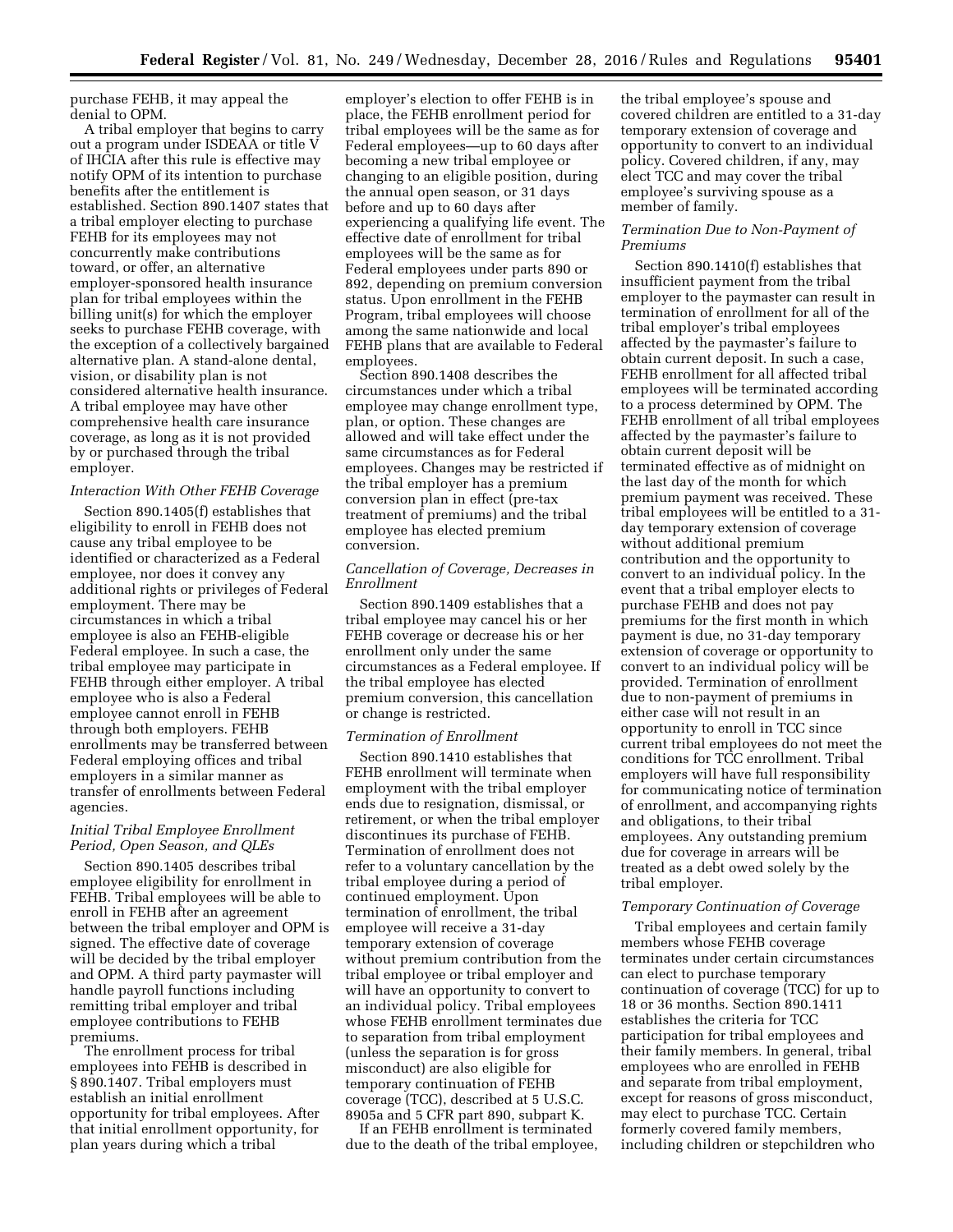no longer meet the requirements of a covered family member, and former spouses, may elect TCC. The surviving spouse of a deceased enrollee who was enrolled in FEHB is not eligible to elect TCC, but may be covered by the TCC enrollment of an eligible child. The administrative fee is the same as would apply to a former Federal employee enrolled in TCC. The administrative fee described in § 890.1413(e) would not apply to a TCC enrollment of a tribal employee or family member.

## *Non-Pay Status, Insufficient Pay, or Change to Ineligible Position*

Section 890.1412 establishes that a tribal employee in non-pay status or with insufficient pay to cover the premium costs may continue FEHB enrollment for up to 365 days. Tribal employees in non-pay status due to uniformed service are entitled to continue FEHB enrollment for up to 24 months. After termination, the tribal employee and covered family members are entitled to a 31-day temporary extension of coverage without premium contribution, and conversion to an individual policy.

Section 890.1412 also establishes that a temporary tribal employee who has insufficient pay to cover the employee share of FEHB premiums may choose a less expensive plan. If the tribal employee does not or cannot move to a less expensive plan, the FEHB enrollment will be terminated and the enrollee is entitled to a 31-day temporary extension of coverage without premium contribution and may convert to an individual policy.

If a tribal employee moves from an FEHB-eligible to a FEHB ineligible position, the FEHB enrollment can continue if there has not been a break in service of more than 3 days. If there has been a break in service of longer than 3 days, FEHB enrollment will terminate at midnight of the last day of the pay period in which the employment status changed. Such a tribal employee will be entitled to a 31 day temporary extension of coverage without premium contribution and may convert to an individual policy.

#### *Responsibilities of the Tribal Employer*

Section 890.1414 describes the responsibilities of the tribal employer. These include premium payment, eligibility determinations, enrollment, establishment of appeals process, communications regarding FEHB, and notification requirements.

## *Eligibility and Enrollment Decisions and Appeal Rights*

Section 890.1415 requires that a tribal employer establish or identify an independent panel to resolve disputes about eligibility of individuals for FEHB enrollment. This panel must be authorized to adjudicate such disputes and enforce eligibility and enrollment determinations. The tribal employer must inform tribal employees of this avenue for dispute resolution. Decisions of the independent panel must be written, a record of evidence considered by the panel must be retained and available for OPM review, and the panel decisions remain subject to final OPM authority.

## *Filing Claims for Payment or Service; Court Review of Disputed Claims*

Section 890.1416 describes the procedures for: (1) Filing claims for payment or service; and (2) invoking the provisions for court review of disputed claims. Both situations will follow the established procedures for Federal employees.

## *No Continuation of FEHB Enrollment Into Retirement From Employment With a Tribal Employer*

Section 890.1417 states that an FEHB enrollment cannot be continued into retirement from employment with a tribal employer. This is a statutory requirement as the law entitles tribal employers to purchase FEHB for employees, but it does not extend that entitlement to permit tribal employers to purchase FEHB for retirees.

A Federal annuitant may continue FEHB into retirement and any enrollment in, or coverage as a family member under FEHB during employment with a tribal employer will count toward the ''5-year rule.'' The ''5 year rule'' generally requires 5 years of pre-retirement FEHB enrollment or coverage as a family member in order to continue FEHB into retirement. Section 890.1417 further states that a Federal annuitant who has continued FEHB into retirement and who begins postretirement employment with a tribal employer that has elected to purchase FEHB may transfer the FEHB enrollment with his or her Federal retirement system to an enrollment with the tribal employer in a similar manner as that used for Federal annuitants re-employed by Federal agencies.

## *No Continuation of FEHB Enrollment for Compensationers Past 365 Days*

Section 890.1418 establishes that tribal employees who are not also Federal employees, but are receiving worker's compensation benefits in leave without pay status for more than 365 days under programs run by the U.S. Department of Labor, may not be enrolled in FEHB.

## **Regulatory Impact Analysis**

OPM has examined the impact of this final rule as required by Executive Order 12866 and Executive Order 13563, which directs agencies to assess all costs and benefits of available regulatory alternatives and, if regulation is necessary, to select regulatory approaches that maximize net benefits (including potential economic, environmental, public, health, and safety effects, distributive impacts, and equity), and based on that analysis, it has determined that it is an economically significant rule. A regulatory impact analysis must be prepared for economically significant rules.

#### *Need for Regulatory Action*

Section 10221 of the Patient Protection and Affordable Care Act incorporated and enacted S. 1790, the Indian Health Care Improvement Reauthorization and Extension Act of 2009, resulting in the addition of section 409 to the IHCIA. Section 409 allows tribes, tribal organizations and urban Indian organizations carrying out specific programs under Federal law to purchase the rights and benefits of the FEHB Program for their employees. As the administrator of the FEHB, OPM has extended eligibility to entitled tribal employees within the meaning of section 409. Federal regulations are necessary to protect the interests of all stakeholders, memorialize processes and procedures, and provide transparency.

#### *Regulatory Baseline*

The costs, benefits and transfers assessed in remaining portions of this regulatory impact analysis reflect existing FEHB coverage of tribal employees. This analysis is consistent with the guidance provided in OMB Circular A–4.

#### *Benefits of Coverage*

Health insurance coverage improves access to health care services, including preventive services, improves clinical outcomes, financial security, and decreases uncompensated care.7 Although section 409 extends FEHB to

<sup>7</sup>See Patient Protection and Affordable Care Act; Establishment of Exchanges and Qualified Health Plans, Exchange Standards for Employers (CMS– 9989–FWP) and Standards Related to Reinsurance, Risk Corridors and Risk Adjustment (CMS–9975–F) for a more detailed description of the benefits of health insurance.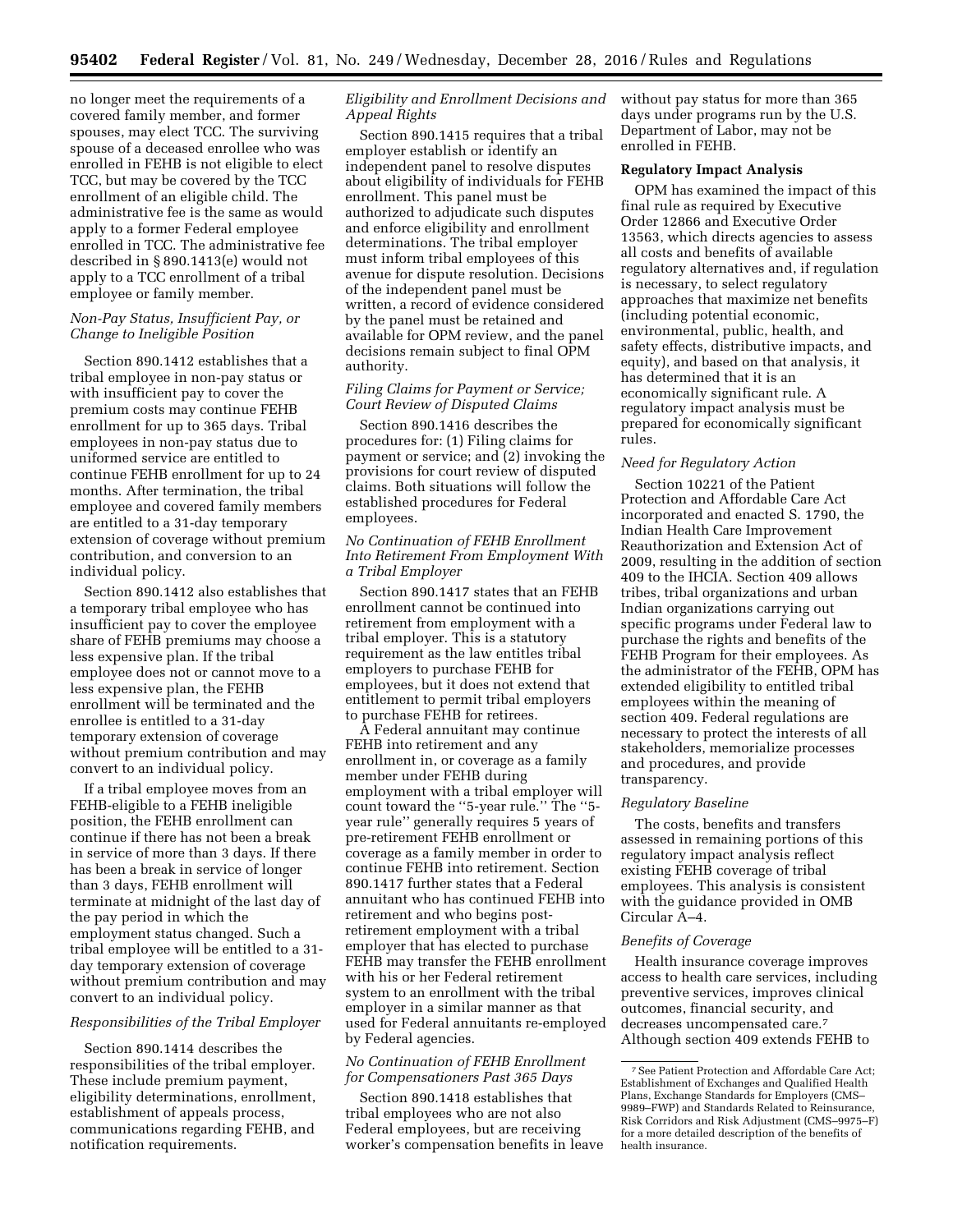employees of tribes, tribal organizations, and urban Indian organizations regardless of their status as tribal members, the authorizing legislation for this regulation falls under 25 U.S.C. Chapter 18, which clearly outlines congressional intent to ''maintain and improve the health of the Indians'' and identifies providing ''the resources, processes, and structure that will enable Indian tribes and tribal members to obtain the quantity and quality of health care services and opportunities that will eradicate the health disparities between Indians and the general population of the United States'' as a major national goal of the United States (§ 1601). Thus, the following section discusses the benefits of extending health insurance to tribal members, rather than to tribal employees in general.

While the exact benefits of health insurance are difficult to quantify, evidence supports that American Indians and Alaska Natives could benefit more from health insurance than the average population. According to a 2013 Kaiser Family Foundation report, American Indians and Alaska Natives were more likely than other nonelderly adult Americans to report being in fair or poor health, being overweight or obese, having diabetes and cardiovascular disease, and experiencing frequent mental distress.8 They had limited access to employersponsored coverage because more were unemployed or in low-wage jobs that did not offer health benefits. Almost a third of them were uninsured. More than 90 percent had incomes below 400 percent and 60 percent had incomes below 138 percent of the Federal poverty level. The infant mortality rate was 150 percent higher for Native American infants than white infants, and the suicide rate for Native Americans was two and a half times the national rate.9

IHS, which provides services through a network of hospitals, clinics, and health stations to about 2.2 million American Indians and Alaska Natives, has historically been underfunded. Access to services varies significantly by location and funds are insufficient to meet health care needs. According to the Federal Disparity Index, in 2010 the IHS funds covered less than 60 percent of those needed to pay for coverage

equivalent to that of Federal employees.10

Health services not available through direct care must be purchased through the Purchased/Referred Care (PRC) (formerly Contract Health Services) 11 program. Some estimates indicate that the PRC program has lost at least \$778 million due to unfunded medical inflation and population growth between 1992 and 2008.<sup>12</sup> This has resulted in allocating of health care services using the PRC medical priority system, in which many patients cannot receive care unless they are in a priority status. In FY 2007, this under-funding resulted in a backlog of over 300,000 health services that were not provided because there was not enough funding. Unfortunately, the denied/deferred services report understates the need of PRC resources due to data limitations and the fact that many tribes no longer report deferred or denied services because of the expense involved in tracking.

The sources referenced above illustrate the health disparities specific to the Native American population. Expanding healthcare access to this group not only addresses this disparity and generates benefits to the individual, but also generates societal benefits in the form of decreased healthcare costs for chronic illnesses, increased employee productivity, and a healthier population that are the result of expanding access to healthcare to any group.

#### *Costs of Coverage*

In the following section, costs associated with this rule are analyzed for the following groups:

11This program was renamed in The Consolidated Appropriations Act of 2014 to the Purchased/Referred Care program. Discussion in this regulatory impact analysis provides prestatutory examples covering 1992–2008 and cites the 2009 budget request. Although there is currently still major unmet need, funding for this program has increased from \$579 million in FY 2008 to \$914 million in FY 2016. See the FY17 Congressional Budget Justification at *[https://www.ihs.gov/](https://www.ihs.gov/budgetformulation/includes/themes/newihstheme/documents/FY2017CongressionalJustification.pdf)  [budgetformulation/includes/themes/newihstheme/](https://www.ihs.gov/budgetformulation/includes/themes/newihstheme/documents/FY2017CongressionalJustification.pdf)  [documents/FY2017CongressionalJustification.pdf](https://www.ihs.gov/budgetformulation/includes/themes/newihstheme/documents/FY2017CongressionalJustification.pdf)*  for more up to date information.

12 ''The FY 2009 IHS Budget: Analysis and Recommendations,'' p. 22, March 17, 2008, available at: *[www.npaihb.org.](http://www.npaihb.org)* 

2. Tribal employees;

3. The Tribal Insurance Processing System (TIPS—the system used by the current paymaster);

- 4. OPM; and
- 5. FEHB carriers.

Most of the costs described below either result in a direct benefit to the individual or are transfers from one group to another. For example, costs incurred by tribal employees (premiums, deductibles, copays, etc.) result in individual benefits in the form of improved health outcomes. Costs incurred by tribal employers to cover premiums are a benefit to tribal employees. OPM has determined that the total dollar amounts do meet the threshold for this to be considered an economically significant rule.

OPM analyzed actual fiscal year 2015 enrollment data for the over 16,000 tribal employees then enrolled in the FEHB Program and found the annual cost of enrollment to be \$168.5 million. This includes both premiums and the administrative fee added to each tribal FEHB enrollment. The administrative fee covers the costs of program administration for the paymaster.13 A per member per month (cost per month for each covered individual) cost of approximately \$413 was calculated.14

Premiums in the FEHB Program have increased between 3–6 percent each year for the last 5 years, below increases in the commercial market. As enrollment increases, total spending on premium costs will increase. However, the administrative fee will most likely decrease as administrative costs are spread among a growing number of enrollments.

#### Costs for Tribal Employers

To cover the cost of program administration, this final rule includes an administrative fee assessed on a per contract basis, paid by the tribal employer.15 OPM has contracted with a paymaster to develop and maintain TIPS, an online portal for the input of enrollment data and transmission to carriers.

For fiscal year 2015, the administrative fee was \$15.15 per

<sup>15</sup>This is analogous with Federal agencies that cover the cost of program administration without an additional fee to employees.

<sup>8</sup> Kaiser Family Foundation, ''Health Coverage and Care for American Indians and Alaska Natives'', October 2013.

<sup>9</sup>Then Senator Barack Obama, Indian Health Care Improvement Act Amendments of 2007 Floor Speech, U.S. Senate, January 2008.

<sup>10</sup>The Federal Employees Health Plan Disparity Index (hereinafter ''FDI'') is an index comparing IHS funding to the cost of providing medical insurance for American Indian/Alaska Native (AI/ AN) users in a mainstream health insurance plan such as that offered under the Federal Employees Health Benefits Program(FEHBP). The FDI uses actuarial methods that control for age, sex, and health status to price health benefits for Indian people using the FEHBP, which is then used to make per capita health expenditure comparisons. See *[http://www.nihb.org/docs/07112013/](http://www.nihb.org/docs/07112013/FY%202015%20IHS%20budget%20full%20report_FINAL.pdf)  [FY%202015%20IHS%20budget%20full%20report](http://www.nihb.org/docs/07112013/FY%202015%20IHS%20budget%20full%20report_FINAL.pdf)*\_ *[FINAL.pdf](http://www.nihb.org/docs/07112013/FY%202015%20IHS%20budget%20full%20report_FINAL.pdf)* for 2010 information.

<sup>1.</sup> Tribal employers;

<sup>13</sup>This number does not include OPM's administrative costs to operate this program.

<sup>14</sup>The number of enrollments was multiplied by a family factor to estimate total covered lives including family members. The family factor is calculated for the FEHB Program as a whole, not based on actual tribal enrollment. The total annual cost was then divided by the total number of covered lives, the result of this was divided by 12 to estimate the cost per member per month.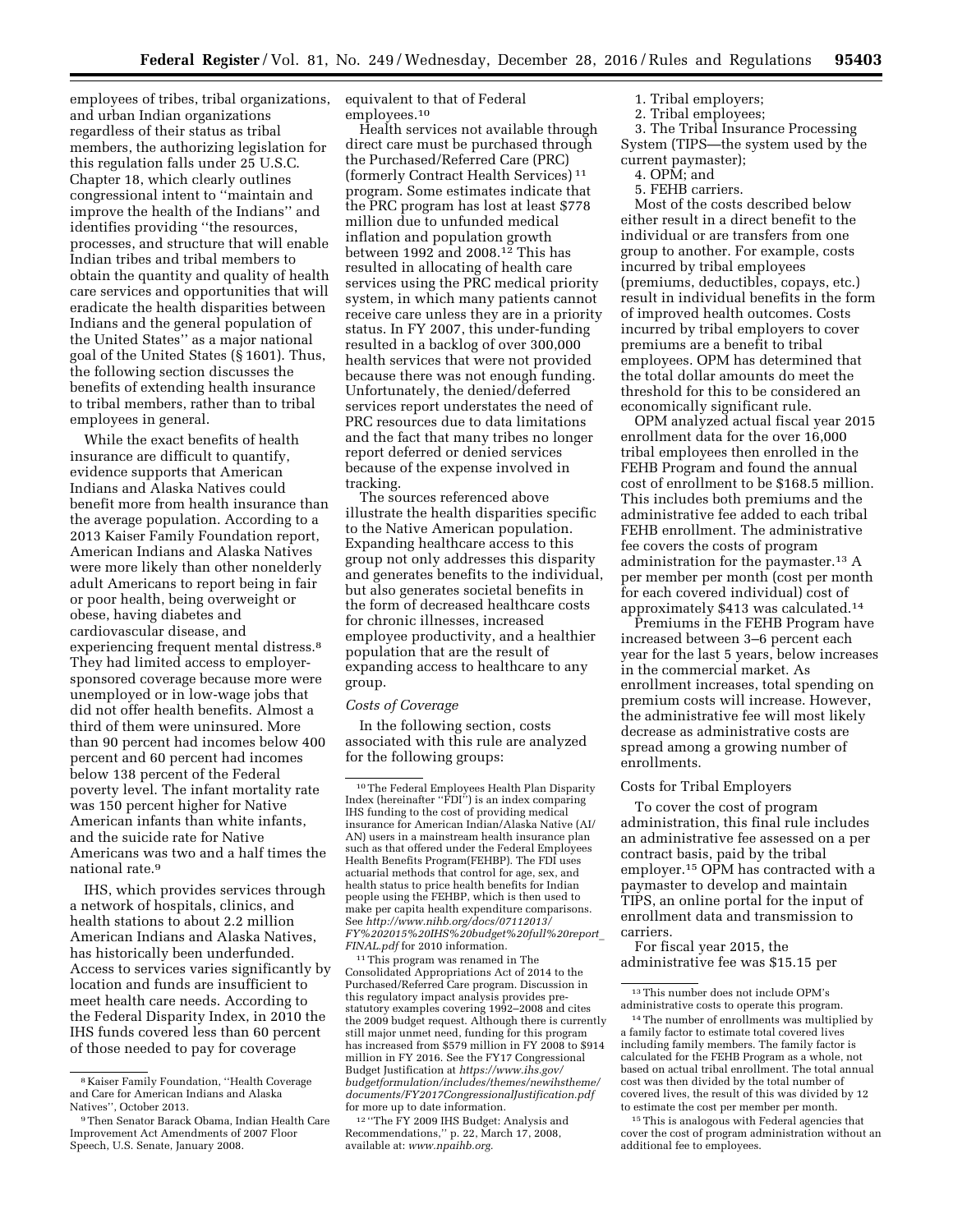contract; for fiscal year 2016 it is \$12. This fee is adjusted to align with actual programmatic costs. As enrollment increases, this cost will go down as the costs of maintaining TIPS will be spread among more enrollments.

The cost of coverage for each tribal employer depends upon the number of enrollees covered, the health plans selected by those enrollees, and the portion of the premium paid by the employer.

For fiscal year 2015, the largest number of employees enrolled for one tribal employer was just under 4,000 and the smallest tribal employers have just one employee enrolled.16 The majority of participating tribal employers had fewer than 150 employees enrolled, with a programwide median of 71 enrolled employees.

The average cost per enrollment in the program, including the administrative fee, is estimated at approximately \$10,172.17

Tribal employers are required by this rule to contribute to the premium for tribal employees at least the same as the Federal government does for its employees and may contribute more, up to 100 percent of the premium costs.

The Federal government contribution is statutorily defined as the lesser of 72 percent of the weighted average of all premiums or 75 percent of the plan premium.18 This averages out to approximately 70 percent paid by the employer, program-wide.

Based on averages for fiscal year 2015, a tribal employer may pay from just over \$7,000 to over \$40 million, depending on the number of tribal employees covered and percentage of premium contributed by the tribal employer. Of course, actual costs will vary based on plan selection.

Tribal employers assess the cost of participating and recognize that participation in the FEHB Program is a business decision made by the employers themselves. It often is a decision made by comparing the cost of other forms of health coverage and coverage through the FEHB Program. For those tribes that choose to participate it can be assumed that the benefits outweigh the costs of participation.

#### Costs for Tribal Employees

Costs for tribal employees depend upon the plan selected, enrollment type, and the percentage of premium contributed by the tribal employer. Based on FY15 data, the average cost for an annual enrollment is approximately \$10,035<sup>19</sup> with an average annual employee contribution of approximately \$3,011. The actual tribal employee contribution varies based on the tribal employer contribution towards the premium.

Other costs such as co-payments, deductibles, and coinsurance are also the responsibility of the tribal employee, to the extent that such cost sharing is not otherwise prohibited by Federal law. These costs differ based on plan selection and utilization. Individual enrollment in the FEHB Program is voluntary so it can be assumed that the benefits to the individual of enrolling in tribal employer-sponsored coverage outweigh the costs of enrollment.

#### Administration of TIPS

Annual costs for administering TIPS, incurred by the paymaster, are described in the chart below. These costs are covered by the administrative fee paid by tribal employers.

| Dates | Costs          |
|-------|----------------|
|       | \$1,096,932.00 |
|       | 1,677,293.68   |
|       | 1,653,397.93   |
|       | 1.815.660.00   |

## Costs for OPM

Implementation of the Tribal FEHB Program began in fiscal year 2011. In addition to policy development and tribal consultation costs, OPM contracted with a paymaster to develop an electronic enrollment portal for tribal employers. Development of TIPS cost approximately \$3.9 million. OPM received approximately \$3 million in funds from the Department of Health and Human Services' (HHS) Health Insurance Reform Implementation Fund and covered the remaining costs from funds appropriated to OPM.

OPM continues to incur costs associated with managing the Tribal FEHB Program. These costs are not covered by the administrative fee included in each tribal enrollment. See the chart below for Full Time Equivalent (FTE) in FY2012 through FY2015.

| Fiscal Year | <b>FTF</b> |
|-------------|------------|
|             | 5.3        |
|             | 3.5        |
|             | 2.3        |
|             | 1 R        |

## FEHB Carriers

The impact on carriers is relatively small, as tribal enrollments are a very small percentage of the over 4 million FEHB enrollments. Premiums cover claims costs, administrative costs, plus a small profit known as the service charge.

#### *Conclusion*

While this rule meets the thresholds in Executive Orders 12866 and 13563 to be deemed an economically significant rule, many of the associated costs constitute transfers among involved parties. Under the provisions of this rule, participation in the FEHB Program is voluntary for both tribal employers

and tribal employees. This, in conjunction with the relationship between costs incurred and the benefits of offering coverage, indicates that the benefits of this rule outweigh the costs.

## **Regulatory Flexibility Act**

I certify that these regulations would not have a significant economic impact on a substantial number of small entities because they establish a voluntary program for certain Indian tribal employers.

#### **Federalism**

We have examined this rule in accordance with Executive Order 13132, Federalism, and have determined that this rule will not have any negative impact on the rights, roles, and responsibilities of State, local, or Tribal governments.

#### **List of Subjects in 5 CFR Part 890**

Administrative practice and procedure, Government employees,

 $^{16}\rm{Based}$  on September 2015 enrollment.  $17$  Total annual cost (including administrative fee) divided by number of enrollees (using September 2015 data).

<sup>18</sup> 5 U.S.C. 8906.

<sup>19</sup> Does not include the Administrative Fee, which is covered by tribal employers.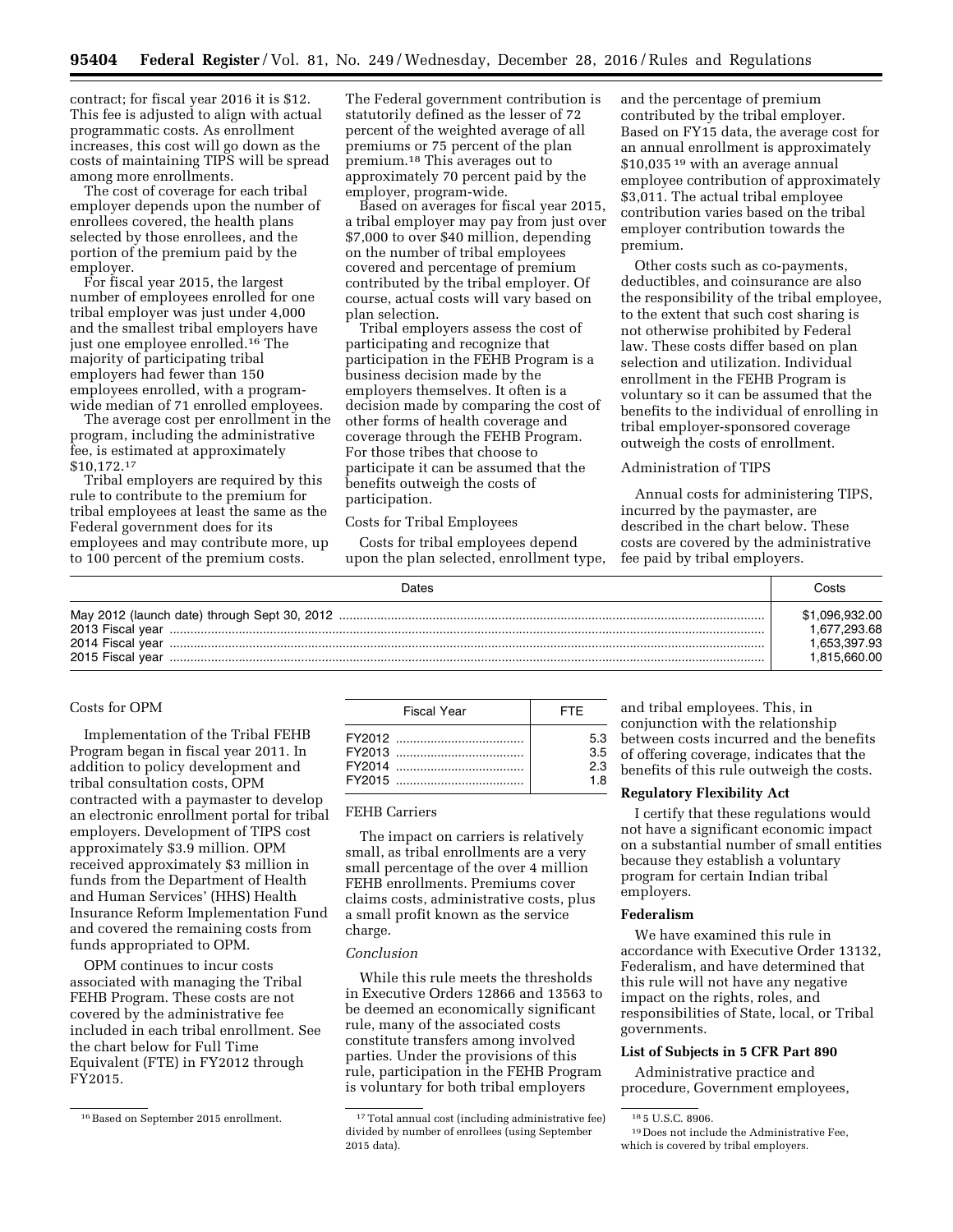Health facilities, Health insurance, Health professions, Hostages, Iraq, Kuwait, Lebanon, Military personnel, Reporting and recordkeeping requirements, Retirement.

Office of Personnel Management.

**Beth F. Cobert,** 

*Acting Director.* 

For the reasons set forth in the preamble, OPM amends 5 CFR part 890 as follows:

## **PART 890—FEDERAL EMPLOYEES HEALTH BENEFITS PROGRAM**

■ 1. The authority citation for Part 890 is revised to read as follows:

**Authority:** 5 U.S.C. 8913; Sec. 890.301 also issued under sec. 311 of Pub. L. 111–03, 123 Stat. 64; Sec. 890.111 also issued under section 1622(b) of Pub. L. 104–106, 110 Stat. 521; Sec. 890.112 also issued under section 1 of Pub. L. 110–279, 122 Stat. 2604; 5 U.S.C. 8913; Sec. 890.803 also issued under 50 U.S.C. 403p, 22 U.S.C. 4069c and 4069c–1; subpart L also issued under sec. 599C of Pub. L. 101–513, 104 Stat. 2064, as amended; Sec. 890.102 also issued under sections 11202(f), 11232(e), 11246(b) and (c) of Pub. L. 105–33, 111 Stat. 251; and section 721 of Pub. L. 105– 261, 112 Stat. 2061; Pub. L. 111–148, as amended by Pub. L. 111–152.

■ 2. Add subpart N to read as follows:

## **Subpart N—Federal Employees Health Benefits For Employees of Certain Indian Tribal Employers**

Sec.

- 890.1401 Purpose.
- 890.1402 Definitions and deemed references.
- 890.1403 Tribal employer purchase of FEHB requires current deposit of payment and timely payment of administrative fee.
- 890.1404 Tribal employer election and agreement to purchase FEHB.
- 890.1405 Tribal employees eligible for enrollment.
- 890.1406 Correction of enrollment errors.
- 890.1407 Enrollment process; effective dates.
- 890.1408 Change in enrollment type, plan, or option.
- 890.1409 Cancellation of coverage or decreases in enrollment.
- 890.1410 Termination of enrollment and 31-day temporary extension of coverage; and conversion to individual policy.
- 890.1411 Temporary Continuation of Coverage (TCC).
- 890.1412 Non-pay status, insufficient pay, or change to ineligible position.
- 890.1413 Premiums and administrative fee. 890.1414 Responsibilities of the tribal
- employer. 890.1415 Reconsideration of enrollment and eligibility decisions and appeal
- rights. 890.1416 Filing claims for payment or service and court review.
- 890.1417 No continuation of FEHB enrollment into retirement from employment with a tribal employer.
- 890.1418 No continuation of FEHB enrollment in compensationer status past 365 days.

## **Subpart N—Federal Employees Health Benefits For Employees of Certain Indian Tribal Employers**

## **§ 890.1401 Purpose.**

This subpart sets forth the conditions for coverage, rights, and benefits under Chapter 89 of title 5, United States Code, according to the provisions of 25 U.S.C. 1647b.

## **§ 890.1402 Definitions and deemed references.**

(a) In this subpart—

*Billing unit* is a subdivision of the tribal employer's workforce that aligns tribal employees for purposes of administering FEHB enrollment and collection of payment. A billing unit may be either governmental or commercial or a combination of both. So long as a tribal employer purchases FEHB for at least one billing unit that is carrying out at least one program under ISDEAA or IHCIA, the tribal employer may purchase FEHB for other billing units without regard to its programs.

*Pay period i*s the interval of time for which a paycheck is issued by the tribal employer for work performed by the tribal employee.

*Paymaster* is the entity designated by OPM as responsible for receiving FEHB premiums from the tribal employer, forwarding premiums to the Employees Health Benefits Fund, and maintaining enrollment records for all participating tribal employers.

*Payment* is the sum of the tribal employer's share of premium plus the tribal employees' share of premium plus any administrative fees or costs required under this subpart, due for the enrollment, in the aggregate, of the tribal employer's tribal employees.

*Tribal employee* is a full-time or parttime common law employee of a tribal employer. An individual is a common law employee if, based on all the facts and circumstances, the tribal employer has the right to control and direct the individual who performs the services, not only as to the result to be accomplished by the work but also as to the details and means by which that result is accomplished. This determination is based on all facts and circumstances and shall be guided by the factors described by the Internal Revenue Service in Rev. Rul. 87–41, 1987–1 C.B. 296 and referenced in Joint Committee on Taxation report JCX–26– 07 *Present Law and Background* 

*Relating to Worker Classification for Federal Tax Purposes,* dated May 7, 2007, and the determination shall be consistent with the tribal employer's determination of common law employee status for Federal employment tax purposes, if any. For purposes of this subpart, tribal employees do not include retirees or annuitants of a tribal employer, volunteers of a tribal employer, or others who are not common law employees of a tribal employer. Categories of excluded tribal employees are described at § 890.1405(b). FEHB benefits available to tribal employees are set forth in this subpart and to the extent there exists any ambiguity or inconsistency between this subpart and other subparts of part 890, the terms of this subpart will govern FEHB benefits available to tribal employees.

*Tribal employer* is an Indian tribe or tribal organization (as those terms are defined in 25 U.S.C. Chapter 18, ''Indian Health Care'') carrying out at least one program under the Indian Self-Determination and Education Assistance Act or an urban Indian organization (as that term is defined in 25 U.S.C. Chapter 18, ''Indian Health Care'') carrying out at least one program under the title V of the Indian Health Care Improvement Act, provided that the tribe, tribal organization, or urban Indian organization certifies entitlement to purchase FEHB according to the process described in Subpart N. FEHB benefits that tribal employers are entitled to purchase for their tribal employees are set forth in this subpart and to the extent there exists any ambiguity or inconsistency between this subpart and other subparts of part 890, the terms of this subpart will govern FEHB benefits available for purchase by tribal employers.

(b) In this subpart, wherever reference is made to other subparts of part 890—

(1) A reference to employee is deemed a reference to tribal employee;

(2) A reference to employer is deemed a reference to tribal employer;

(3) A reference to enrollee is deemed a reference to a tribal employee in whose name the enrollment is carried;

(4) A reference to employing agency, employing office, or agency is deemed a reference to tribal employer, and/or if the reference involves the subject of a paymaster function, the paymaster, as appropriate;

(5) A reference to United States, Federal Government, or Government in the capacity of an employer is deemed a reference to tribal employer;

(6) A reference to Federal Service or Government Service is deemed a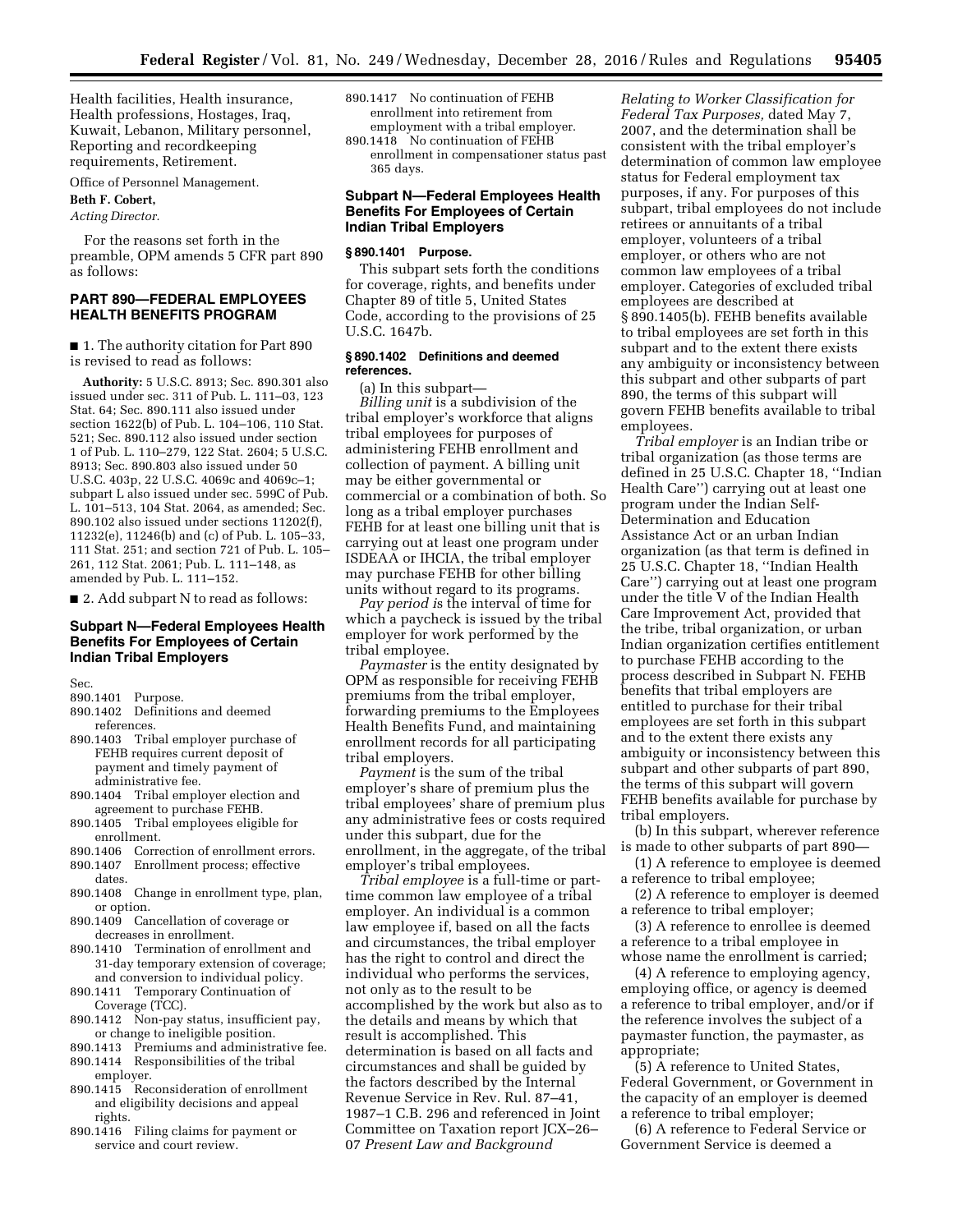reference to employment with a tribal employer;

(7) A reference to annuitant, survivor annuitant, or an individual with entitlement to an annuity is deemed inapplicable in the context of this subpart; and

(8) A reference incorporated into this subpart that does not otherwise apply to tribal employees and tribal employers shall have no meaning and is deemed inapplicable in the context of this subpart.

#### **§ 890.1403 Tribal employer purchase of FEHB requires current deposit of premium payment and timely payment of administrative fee.**

(a) A tribal employer shall be entitled to purchase coverage, rights, and benefits for its tribal employees under Chapter 89 of title 5, United States Code, if premium payment for the coverage, rights, and benefits for the period of employment with such tribal employer is currently deposited in the Employees Health Benefits Fund, and if the administrative fee is timely paid to the paymaster.

(b) Premium payment will be considered currently deposited if received by the Employees Health Benefits Fund before, during, or within fourteen days after the end of the month covered by the premium payment.

(c) Administrative fee will be considered timely paid if received by the paymaster before, during, or within fourteen days after the end of the month covered by the administrative fee.

(d) Purchase of FEHB coverage by a tribal employer confers all the rights and benefits of FEHB as set forth in Subpart N to the tribal employer and tribal employee.

#### **§ 890.1404 Tribal employer election and agreement to purchase FEHB.**

(a) A tribal employer that intends to purchase FEHB for its tribal employees shall notify OPM by email or telephone.

(1) A tribal employer must purchase FEHB for at least one billing unit carrying out programs or activities under the tribal employer's ISDEAA or IHCIA contract.

(2) For so long as a tribal employer continues to purchase FEHB for at least one billing unit carrying out programs or activities under a tribal employer's ISDEAA or IHCIA contract, the tribal employer may purchase FEHB for one or more billing units without regard to whether they are carrying out programs or activities under the tribal employer's ISDEAA or IHCIA contract.

(b) A tribal employer must enter into an agreement with OPM to purchase FEHB. This agreement will include—

(1) The name, job title, and contact information of the individual responsible for health insurance coverage decisions for the tribal employer;

(2) The date on which the tribal employer will begin to purchase FEHB coverage;

(3) The approximate number of tribal employees who will be eligible to enroll;

(4) A certification that the eligible tribal employees within the enrolling billing unit will not have alternate tribal employer-sponsored health insurance coverage available concurrent with FEHB;

(5) A certification and documentation demonstrating that the tribal employer is entitled to purchase FEHB as either: An Indian tribe or tribal organization carrying out at least one program under the Indian Self-Determination and Education Assistance Act; or an urban Indian organization carrying out at least one program under title V of the Indian Health Care Improvement Act;

(6) Agreement by the tribal employer that its purchase of FEHB makes the tribal employer responsible for administering the program in accordance with this subpart, subject to Federal Government audit with respect to such purchase and administration, and subject to OPM authority to direct the administration of the program, including but not limited to the correction of errors;

(7) Agreement that the tribal employer will establish or identify an independent dispute resolution panel to adjudicate appeals of determinations made by a tribal employer regarding an individual's status as a tribal employee eligible to enroll in FEHB, eligibility of family members, and eligibility to change enrollment. This panel must have authority to enforce eligibility decisions;

(8) A certification that the tribal employer will supply necessary enrollment information and payment to the paymaster;

(9) Agreement to provide notice to OPM in the event that the tribal employer is no longer carrying out at least one program under the ISDEAA or title V of IHCIA; and

(10) Other terms and conditions as appropriate.

(c) A tribal employer may make an initial election to purchase FEHB at any time. A tribal employer purchasing FEHB shall commit to purchase FEHB for at least the remainder of the calendar year in which the agreement is signed. Elections will be automatically renewable year to year unless revoked

by the tribal employer or terminated by OPM.

(d) If a tribal employer revokes the initial election, OPM must be given 60 days notice. The tribal employer may not re-elect to purchase FEHB until the first annual open season that falls at least twelve months after the revocation. If the tribal employer revokes an election to participate a second time, the tribal employer may not re-elect to purchase FEHB until the first open season that falls at least twenty-four months after the second revocation.

(e) OPM maintains final authority, in consultation with the United States Department of the Interior and the United States Department of Health and Human Services, to determine whether a tribal employer is entitled to purchase FEHB as either—

(1) An Indian tribe or tribal organization carrying out at least one program under the Indian Self-Determination and Education Assistance Act; or

(2) An urban Indian organization carrying out at least one program under title V of the Indian Health Care Improvement Act.

(f) If a tribe, tribal organization or urban Indian organization believes it has been improperly denied the entitlement to purchase FEHB, it may appeal the denial to OPM. The appeal will be given an independent level of review within OPM and the decision on review will be final.

## **§ 890.1405 Tribal employees eligible for enrollment.**

(a) A tribal employee who is a fulltime or part-time common law employee of a tribal employer is eligible to enroll in FEHB if that tribal employer has elected to purchase FEHB coverage for the tribal employees of that tribal employer's billing unit, except that a tribal employee described in paragraph (b) of this section is not eligible to enroll in FEHB.

(b) Status as a tribal employee under § 890.1402(a) for purposes of eligibility to enroll in FEHB is initially made based on a reasonable determination by the tribal employer. OPM maintains final authority to correct errors regarding FEHB enrollment as set forth at § 890.1406.

(c) Retirees, annuitants, volunteers, compensationers under Federal worker's disability programs past 365 days, and others who are not common law employees of the tribal employer are not eligible to enroll under this subpart.

(d) The following tribal employees are not eligible to enroll in FEHB—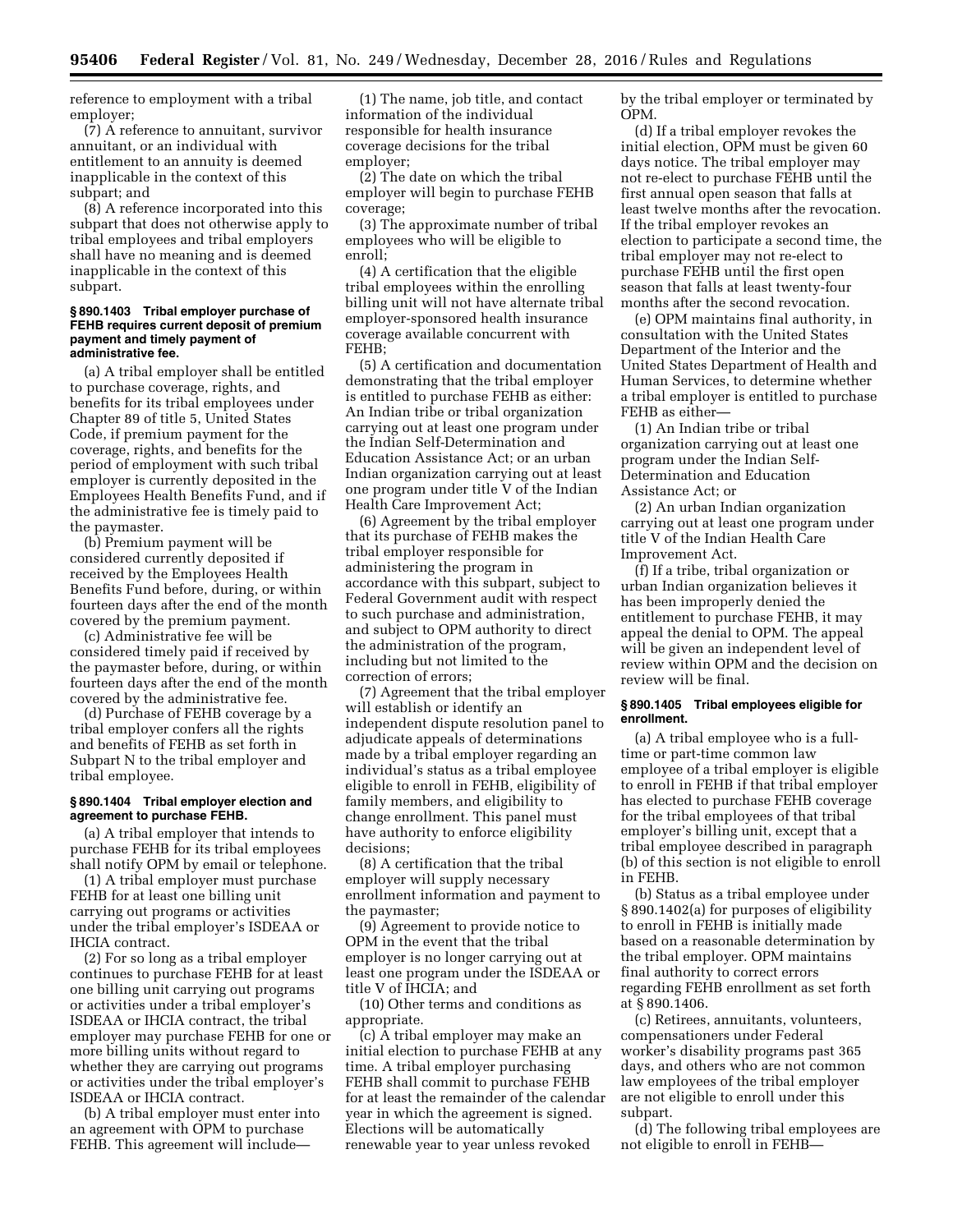(1) A tribal employee whose employment is limited to one year or less and who has not completed one year of continuous employment, including any break in service of 5 days or less;

(2) A tribal employee who is expected to work less than 6 months in one year;

(3) An intermittent tribal employee a non-full-time tribal employee without a prearranged regular tour of duty;

(4) A beneficiary or patient employee in a Government or tribal hospital or home; and

(5) A tribal employee paid on a piecework basis, except one whose work schedule provides for full-time service or part-time service with a regular tour of duty.

(e) Notwithstanding paragraphs (d)(1), (2), and (3) of this section a tribal employee working on a temporary appointment, a tribal employee working on a seasonal schedule of less than 6 months in a year, or a tribal employee working on an intermittent schedule, for whom the tribal employer expects the total hours in pay status (including overtime hours) plus qualifying leave without pay hours to be at least 130 hours per calendar month, is eligible to enroll in FEHB according to terms described in § 890.102(j) unless the tribal employer provides written notification to the Director as described in § 890.102(k).

(f) The tribal employer initially determines eligibility of a tribal employee to enroll in FEHB, eligibility of family members, and eligibility of tribal employee to change enrollment. The tribal employer's initial decision may be appealed pursuant to § 890.1415.

(g) A tribal employee who is eligible and enrolls in FEHB under this subpart will have the option of enrolling in any FEHB open fee-for-service plan or health maintenance organization (HMO), consumer driven health plan (CDHP), or high deductible health plan (HDHP) available to Federal employees in the same geographic location as the tribal employee. The tribal employee will have the same choice of self only, self plus one, or self and family enrollment as is available to Federal employees.

(h) Family members of tribal employees will be covered by FEHB according to terms described at § 890.302. Children of tribal employees, whether married or not married, and whether or not dependent, are covered under a self and family enrollment or a self plus one enrollment (if the child is the designated covered family member) up to the age of 26. Former spouses of tribal employees are not former spouses as described at 5 U.S.C. 8901(10) and are not eligible to elect coverage under subpart H.

(i) Eligibility for FEHB under this subpart does not identify an individual as a Federal employee for any purpose, nor does it convey any additional rights or privileges of Federal employment.

#### **§ 890.1406 Correction of enrollment errors.**

Correction of errors regarding FEHB enrollment for tribal employees takes place according to the terms described in § 890.103.

## **§ 890.1407 Enrollment process; effective dates.**

(a) *FEHB election for tribal employers.*  Tribal employers may purchase FEHB coverage for their tribal employees after an agreement is accepted by OPM. Tribal employers will not be permitted to access FEHB if the tribal employer contributes toward, or offers, an alternative employer-sponsored health insurance plan for tribal employees within the billing unit(s) for which the employer seeks to purchase FEHB coverage, with the exception of a collectively bargained alternative plan. A stand-alone dental, vision, or disability plan is not considered alternative health insurance.

(b) Opportunities for tribal employees to enroll—

(1) Upon electing to purchase FEHB, a tribal employer will establish an initial enrollment opportunity for tribal employees. A tribal employee's enrollment upon an initial enrollment opportunity becomes effective as prescribed by OPM.

(2) After the initial enrollment opportunity, described in § 890.1407(b)(1), tribal employees are subject to the same initial enrollment period, belated enrollment rules, enrollment by proxy, and open season as Federal employees, as described at § 890.301(a), (b), (c), and (f).

(3) A tribal employee who enrolls after the initial enrollment opportunity and who does not elect premium conversion through his or her tribal employer's premium conversion plan, if one is available, will be subject to the enrollment and qualifying life event rules described at § 890.301 and effective dates described at § 890.301(b) and (f).

(4) A tribal employee who enrolls after the initial enrollment opportunity and who elects premium conversion through his or her tribal employer's premium conversion plan, if one is available, will be subject to the enrollment rules, qualifying life event rules and effective dates described at §§ 892.207, 892.208 and 892.210 of this chapter (together with § 890.301 as referenced therein).

#### **§ 890.1408 Change in enrollment type, plan, or option.**

(a) A tribal employee enrolled under this subpart may increase or decrease his or her enrollment, or may change enrollment from one plan or option to another, as described in § 890.301 (for tribal employees who did not elect premium conversion) or part 892 of this chapter (for tribal employees who did elect premium conversion).

(b) A change in enrollment type, plan, or option under this section becomes effective as described in § 890.301 (for tribal employees who did not elect premium conversion) or part 892 of this chapter (for tribal employees who did elect premium conversion).

#### **§ 890.1409 Cancellation of coverage or decreases in enrollment.**

(a) A tribal employee enrolled under this subpart may cancel enrollment as described at § 890.304(d) or decrease his or her enrollment as described at § 890.301. A tribal employee who does not participate in premium conversion may cancel his or her enrollment or decrease his or her enrollment at any time by request to the tribal employer, unless there is a legally binding court or administrative order requiring coverage of a child as described at § 890.301(g)(3). A tribal employee who participates in premium conversion may cancel his or her enrollment as provided by § 892.209 or decrease his or her enrollment as provided by § 892.208 of this chapter only during open season or because of and consistent with a qualifying life event.

(b) A cancellation of enrollment becomes effective as described at § 890.304(d). A decrease in enrollment becomes effective as described in § 890.301(e)(2).

(c) A tribal employee who cancels his or her enrollment under this section or decreases his or her enrollment may reenroll or increase his or her enrollment only during open season or because of and consistent with a qualifying life event.

#### **§ 890.1410 Termination of enrollment and 31-day temporary extension of coverage; and conversion to individual policy.**

(a) Tribal Employee Separation— (1) Enrollment of a tribal employee under this subpart terminates due to separation from employment with the tribal employer for reasons of resignation, dismissal, or retirement. Termination of enrollment is effective at midnight of the last day of the pay period in which the tribal employee separates from employment.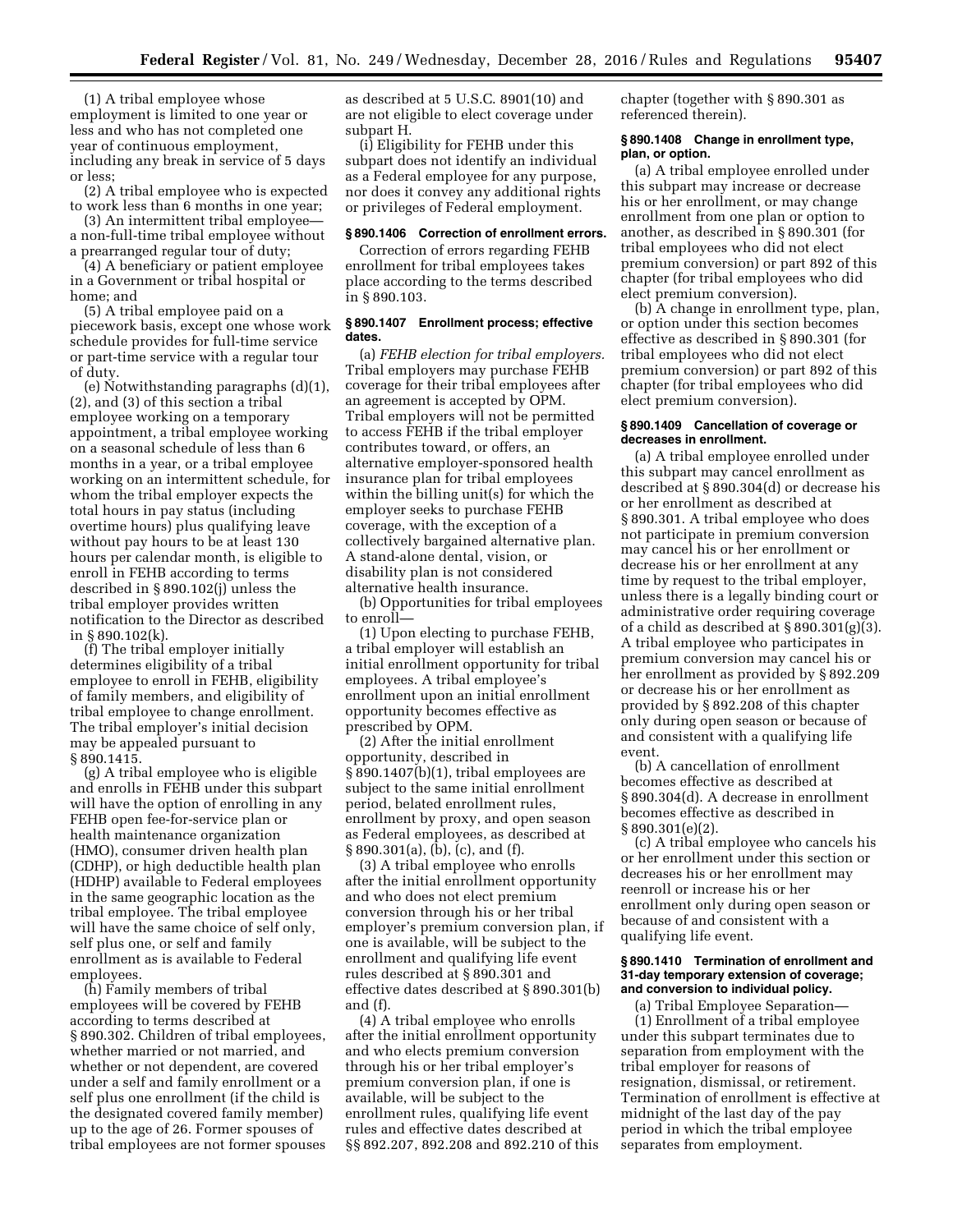(2) A former tribal employee who is separated under this subpart due to resignation, dismissal, or retirement and covered family members are entitled to a 31-day temporary extension of coverage without premium contribution and may convert to an individual policy as described at § 890.401.

(b) Death of tribal employee—

(1) Enrollment of a tribal employee terminates at midnight of the last day of the pay period in which the tribal employee dies.

(2) If, at the time of death, the deceased tribal employee was enrolled in self and family FEHB coverage:

(i) The surviving spouse is entitled to a 31-day temporary extension of coverage without premium contribution and may convert to an individual policy as described at § 890.401;

(ii) The covered children of the deceased tribal employee are entitled to a 31-day temporary extension of coverage without premium contribution and may convert to an individual policy as described at § 890.401.

(3) If, at the time of death, the deceased tribal employee was enrolled in self plus one FEHB coverage, only the designated covered family member is entitled to a 31-day temporary extension of coverage without premium contribution and may convert to an individual policy as described at § 890.401.

(c) Termination of family member coverage—

(1) Coverage of a family member of a tribal employee who was covered under this subpart terminates, subject to the 31-day temporary extension of coverage, for conversion, at midnight of the earlier of the following dates:

(i) The day on which he or she ceases to be a family member; or

(ii) The day the tribal employee's enrollment terminates, unless the family member is entitled to continued coverage under the enrollment of another.

(2) Family members who lose coverage under this subsection are entitled to a 31-day temporary extension of coverage without premium contribution and may convert to an individual policy as described at § 890.401.

(d) Tribal employer loses entitlement to purchase FEHB—

(1) Coverage of a tribal employee and family members under this subpart, except TCC that is already elected and in effect, terminates at midnight of the last day of the calendar year in which a tribal employer is no longer entitled to purchase FEHB. FEHB can terminate earlier at the request of the tribal employer.

(2) Following the termination described in § 890.1410(d)(1), enrolled tribal employees and covered family members are entitled to a 31-day temporary extension of coverage without premium contribution and may convert to an individual policy as described at § 890.401.

(e) Tribal employer revokes election to purchase FEHB—

(1) If a tribal employer voluntarily revokes its election to purchase FEHB, tribal employees will be entitled to a 31 day temporary extension of coverage and may convert to an individual policy as described at § 890.401. In such a case, the FEHB enrollment terminates effective the first day for which premium payment is not received and the 31-day temporary extension of coverage, for conversion begins immediately thereafter.

(2) [Reserved]

(f) Failure to currently deposit premium payment—

(1) If premium payment is not currently deposited in the Employees Health Benefits Fund, the tribal employer's entitlement to purchase FEHB can be terminated, and all enrollments affected by the paymaster's failure to obtain current deposit of premium payment will be terminated, for non-payment.

(2) Enrollments of all of the tribal employer's tribal employees affected by the paymaster's failure to obtain current deposit of premium payment will be terminated effective midnight of the last day of the month for which payment was received.

(3) In the case of termination of enrollment due to non-payment, affected tribal employees will be entitled to a 31-day temporary extension of coverage without premium contribution and may convert to an individual policy as described at § 890.401. The 31-day extension of coverage begins immediately upon termination of enrollment.

(4) In the event that a tribal employer elects to purchase FEHB for its tribal employees but does not currently deposit premium payment in the first month that it is due, the enrollment of tribal employees affected by the paymaster's failure to obtain current deposit of premium payment will be terminated effective midnight of the last day of the month for which premium payment was not currently deposited. Tribal employees affected by the paymaster's failure to obtain current deposit of premium payment will not be entitled to a 31-day temporary extension of coverage and may not convert to an individual policy as described at § 890.401.

(5) Any outstanding premium due for coverage in arrears will be treated as a debt owed solely by the tribal employer.

#### **§ 890.1411 Temporary Continuation of Coverage (TCC).**

(a) For purposes of this subpart, temporary continuation of coverage (TCC) is described by 5 U.S.C. 8905a and subpart K of this part. The administrative fee for TCC for tribal employees is the same as for Federal employees, with no specific tribal administrative fee as described in § 890.1413(e).

(b) A former tribal employee who is separated under this subpart due to resignation, dismissal, or retirement may elect TCC, unless the separation is due to gross misconduct as defined in § 890.1102.

(c) Eligibility for TCC for tribal employees follows procedures provided in § 890.1103 of subpart K of this part, except that former spouses of tribal employees are not eligible for TCC.

#### **§ 890.1412 Non-pay status, insufficient pay, or change to ineligible position.**

(a) *Non-pay status for 365 days.*  Enrollment of a tribal employee and coverage of family members may continue for up to 365 days during which the tribal employee is in a nonpay status (as described at § 890.303(e)(1)) under terms described at § 890.502(b). Enrollment terminates at midnight of the last day of the pay period which includes the 365th consecutive day of nonpay status or the last day of leave under the Family and Medical Leave Act, whichever is later. The tribal employee and covered family members are entitled to a 31-day temporary extension of coverage without premium contribution and may convert to an individual policy as described at § 890.401.

(b) *Insufficient pay.* If the pay of a non-temporary tribal employee who is enrolled in FEHB is insufficient to pay for the tribal employee's share of premiums, the tribal employer must follow the procedure described at § 890.502(b). If the enrollment is terminated due to insufficient pay, the tribal employee and covered family members are entitled to a 31-day temporary extension of coverage without premium contribution and may convert to an individual policy as described at § 890.401.

(c) *Insufficient pay for temporary tribal employees.* If the pay of a temporary tribal employee who meets eligibility requirements described at 5 U.S.C. 8906a is insufficient to pay the tribal employee's share of premiums as described at § 890.304(a)(2), and the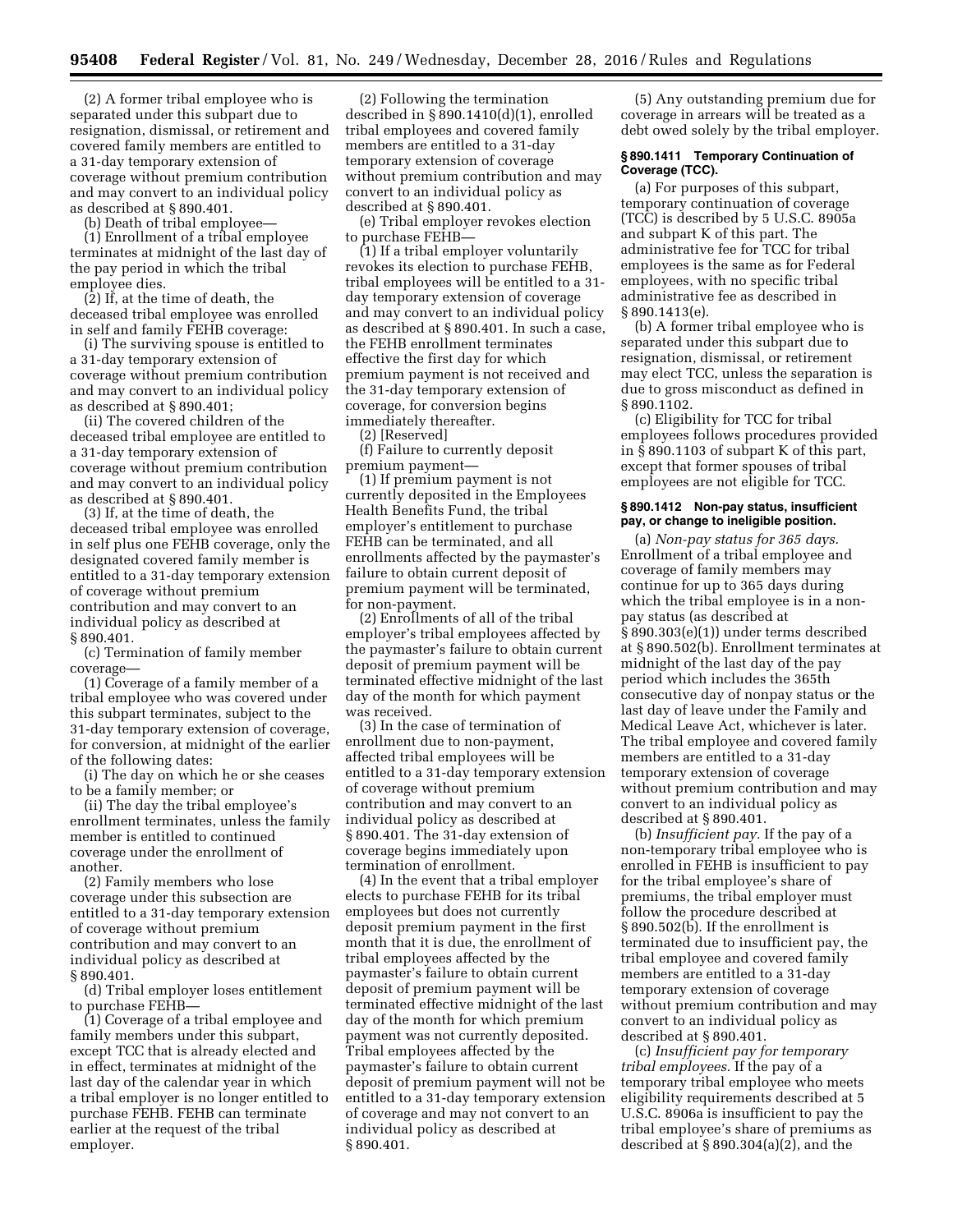tribal employee does not or cannot elect a plan at a cost to him or her not in excess of the pay, the tribal employee's enrollment must be terminated as described at § 890.304(a)(2). The tribal employee and covered family members are entitled to a 31-day temporary extension of coverage without premium contribution and may convert to an individual policy as described at § 890.401.

(d) *Change to ineligible position.* A tribal employee who moves from an FEHB eligible to a non-FEHB-eligible position at a tribal employer will be eligible to continue FEHB enrollment as described in § 890.303(b).

(e) Non-pay status due to Uniformed Service—

(1) Enrollment of a tribal employee and coverage of family members terminates at midnight of the earliest of the dates described at  $\S 890.304(a)(1)(vi)$ through (viii). The tribal employee and covered family members are entitled to a 31-day temporary extension of coverage without premium contribution and may convert to an individual policy as described at § 890.401.

(2) Enrollment is reinstated on the date the tribal employee is restored to duty in an eligible position with the tribal employer upon return from Uniformed Service, pursuant to applicable law, provided that the tribal employer continues to purchase FEHB for its tribal employees in the affected tribal employee's billing unit on that date.

#### **§ 890.1413 Premiums and administrative fee.**

(a) Premium contributions and withholdings described at §§ 890.501 and 890.502 must be paid by the tribal employer and the tribal employee, except that the term OPM as used in § 890.502(c) is deemed to be a reference to the paymaster, as appropriate, for purposes of this subpart. There is no Government contribution as that term is used in 5 U.S.C. 8906.

(b) *Contribution requirements.* (1) A tribal employer must contribute at least the monthly equivalent of the minimum Government contribution for a specific FEHB plan as described in 5 U.S.C. 8906;

(2) There is no cap on the percentage of premium that a tribal employer may contribute, as long as the contribution and withholding arrangement is not designed to encourage or discourage enrollment in any particular plan or plan option;

(3) A tribal employer may vary the contribution amount by type of FEHB enrollment (self only, self plus one, self and family), providing it is done in a

uniform manner and meets the requirements described in § 890.1413(b)(1) and (2); and

(4) A tribal employer may vary the contribution amount by billing unit, providing each billing unit meets the requirements described in § 890.1413(b)(1) through (3).

(c) A tribal employer may, but is not required to, prorate the tribal employer and tribal employee share of premium attributable to enrollment of its parttime tribal employees working between 16 and 32 hours per week by prorating shares in proportion to the percentage of time that a tribal employee in a comparable full time position is regularly scheduled to work.

(d) Tribal employee and tribal employer contributions to premiums under this subpart will be aggregated by the tribal employer. The tribal employee and tribal employer contributions must be available for receipt by the paymaster on an agreed upon date. The paymaster will receive the premium contributions together with the fee described at paragraph (e) of this section and will deposit only the premium payment into the Employees Health Benefits Fund described in 5 U.S.C. 8909.

(e) A fee determined annually by OPM will be charged in addition to premium for each enrollment of a tribal employee. The fee may be used for other purposes as determined by OPM. The fee must be paid entirely by the tribal employer as part of the payment to purchase FEHB for tribal employees, and must be available for collection by the paymaster, together with the aggregate tribal employee and tribal employer contributions.

#### **§ 890.1414 Responsibilities of the tribal employer.**

(a) The tribal employer pays premiums for tribal employees enrolled under this subpart pursuant to §§ 890.1403 and 890.1413.

(b) The tribal employer must determine the eligibility of individuals who attempt to enroll for coverage under this subpart and enroll those it finds eligible.

(c) The tribal employer must determine whether eligible tribal employees have eligible family member(s) and allow coverage under a self plus one or self and family enrollment as described in § 890.302 for those it finds eligible.

(d) The tribal employer must establish or identify an independent dispute resolution panel for reconsideration of enrollment and eligibility decisions as described in § 890.1415.

(e) The tribal employer has the following notification responsibilities. The tribal employer must—

(1) Notify OPM and tribal employees in writing of intent to revoke election to purchase FEHB at least 60 days before such revocation described at § 890.1404(d);

(2) Promptly notify tribal employees and OPM if there is a change in the tribal employer's entitlement to purchase FEHB described at § 890.1410(d);

(3) Promptly notify affected tribal employees of termination of enrollment due to non-payment, the 31-day temporary extension of coverage and its ending date described at § 890.1410(f)(2) through (3); and

(4) Promptly notify affected tribal employees of termination of enrollment due to non-payment described at § 890.1410(f)(4).

## **§ 890.1415 Reconsideration of enrollment and eligibility decisions and appeal rights.**

(a) The tribal employer shall establish or identify an independent dispute resolution panel to adjudicate appeals of determinations made by a tribal employer denying an individual's status as a tribal employee eligible to enroll in FEHB or denying a change in the type of enrollment (*i.e.:* to or from self only coverage) under this subpart. Such panel shall be authorized to enforce enrollment and eligibility decisions. The tribal employer shall notify affected individuals of this panel and its functions.

(b) Under procedures set forth by the tribal employer, an individual may file a written request to the independent dispute resolution panel to reconsider an initial decision of the tribal employer under this subpart. A reconsideration decision made by the panel must be issued to the individual in writing and must fully state the findings and reasons for the findings. The panel may consider information from the tribal employer, the individual, or another source. The panel must retain a file of its documentation until December 31 of the 3rd year after the year in which the decision was made, and must provide the file to OPM upon request.

(c) If the panel determines that the individual is ineligible to enroll in FEHB as a tribal employee or to change enrollment, the individual may request that OPM reconsider the denial. Such a request must be made in writing and any decision by OPM will be binding on the tribal employer.

(d) OPM may request a panel decision file during the retention period described at paragraph (b) of this section. Panel decisions remain subject